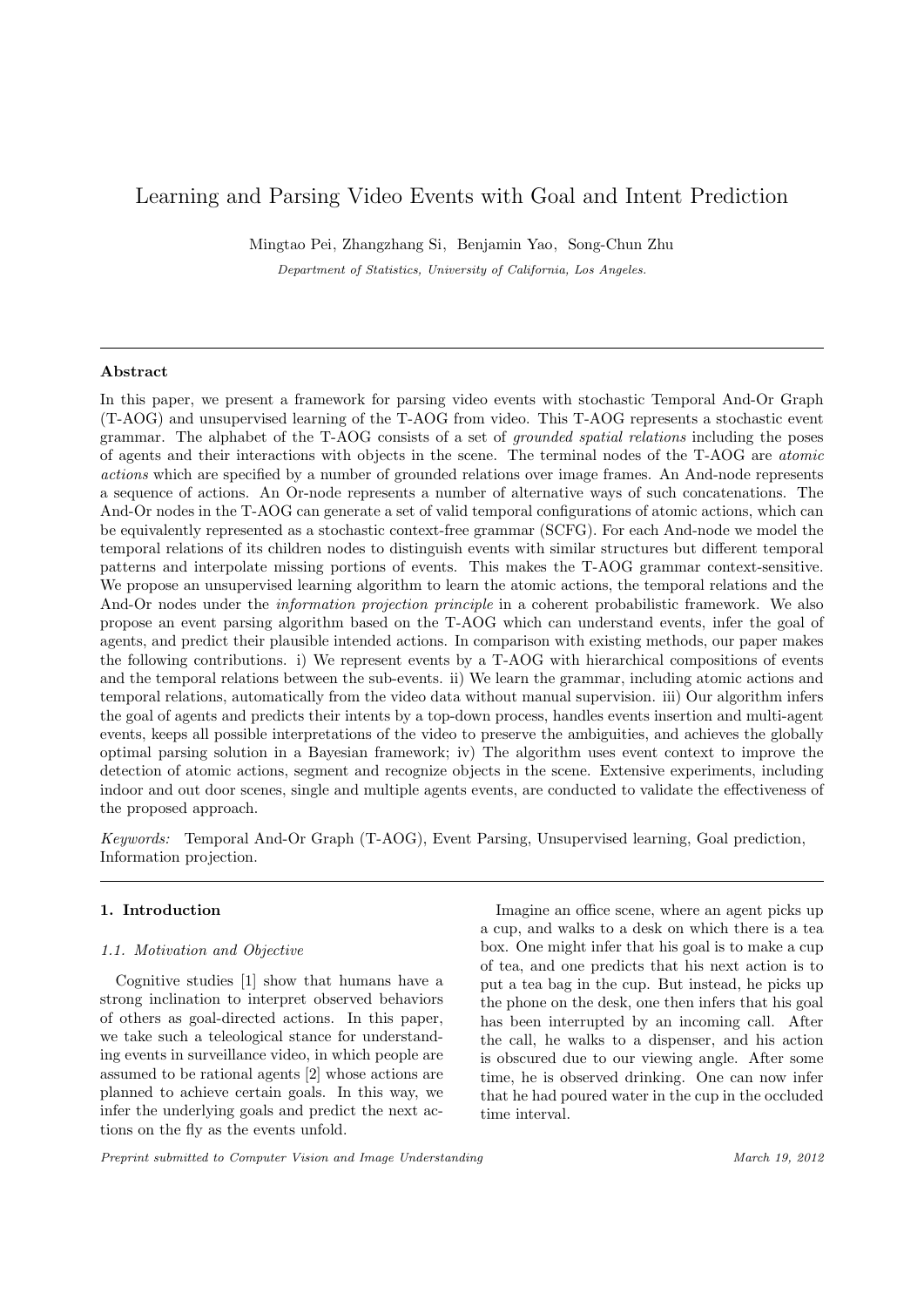| <b>Report Documentation Page</b>                                                                                                                                                                                                                                                                                                                                                                                                                                                                                                                                                                                                                                                                                                                                                                                                                                   | Form Approved<br>OMB No. 0704-0188                  |                                                    |  |
|--------------------------------------------------------------------------------------------------------------------------------------------------------------------------------------------------------------------------------------------------------------------------------------------------------------------------------------------------------------------------------------------------------------------------------------------------------------------------------------------------------------------------------------------------------------------------------------------------------------------------------------------------------------------------------------------------------------------------------------------------------------------------------------------------------------------------------------------------------------------|-----------------------------------------------------|----------------------------------------------------|--|
| Public reporting burden for the collection of information is estimated to average 1 hour per response, including the time for reviewing instructions, searching existing data sources, gathering and<br>maintaining the data needed, and completing and reviewing the collection of information. Send comments regarding this burden estimate or any other aspect of this collection of information,<br>including suggestions for reducing this burden, to Washington Headquarters Services, Directorate for Information Operations and Reports, 1215 Jefferson Davis Highway, Suite 1204, Arlington<br>VA 22202-4302. Respondents should be aware that notwithstanding any other provision of law, no person shall be subject to a penalty for failing to comply with a collection of information if it<br>does not display a currently valid OMB control number. |                                                     |                                                    |  |
| <b>1. REPORT DATE</b><br><b>19 MAR 2012</b>                                                                                                                                                                                                                                                                                                                                                                                                                                                                                                                                                                                                                                                                                                                                                                                                                        | <b>3. DATES COVERED</b><br>00-00-2012 to 00-00-2012 |                                                    |  |
| <b>4. TITLE AND SUBTITLE</b>                                                                                                                                                                                                                                                                                                                                                                                                                                                                                                                                                                                                                                                                                                                                                                                                                                       |                                                     | <b>5a. CONTRACT NUMBER</b>                         |  |
| <b>Learning and Parsing Video Events with Goal and Intent Prediction</b>                                                                                                                                                                                                                                                                                                                                                                                                                                                                                                                                                                                                                                                                                                                                                                                           | 5b. GRANT NUMBER                                    |                                                    |  |
|                                                                                                                                                                                                                                                                                                                                                                                                                                                                                                                                                                                                                                                                                                                                                                                                                                                                    | 5c. PROGRAM ELEMENT NUMBER                          |                                                    |  |
| 6. AUTHOR(S)                                                                                                                                                                                                                                                                                                                                                                                                                                                                                                                                                                                                                                                                                                                                                                                                                                                       | 5d. PROJECT NUMBER                                  |                                                    |  |
|                                                                                                                                                                                                                                                                                                                                                                                                                                                                                                                                                                                                                                                                                                                                                                                                                                                                    | <b>5e. TASK NUMBER</b>                              |                                                    |  |
|                                                                                                                                                                                                                                                                                                                                                                                                                                                                                                                                                                                                                                                                                                                                                                                                                                                                    |                                                     | <b>5f. WORK UNIT NUMBER</b>                        |  |
| 7. PERFORMING ORGANIZATION NAME(S) AND ADDRESS(ES)<br>University of California, Los Angeles, Department of Statistics, Los<br>Angeles, CA, 90095                                                                                                                                                                                                                                                                                                                                                                                                                                                                                                                                                                                                                                                                                                                   |                                                     | 8. PERFORMING ORGANIZATION<br><b>REPORT NUMBER</b> |  |
| 9. SPONSORING/MONITORING AGENCY NAME(S) AND ADDRESS(ES)                                                                                                                                                                                                                                                                                                                                                                                                                                                                                                                                                                                                                                                                                                                                                                                                            |                                                     | 10. SPONSOR/MONITOR'S ACRONYM(S)                   |  |
|                                                                                                                                                                                                                                                                                                                                                                                                                                                                                                                                                                                                                                                                                                                                                                                                                                                                    |                                                     | <b>11. SPONSOR/MONITOR'S REPORT</b><br>NUMBER(S)   |  |
| 12. DISTRIBUTION/AVAILABILITY STATEMENT<br>Approved for public release; distribution unlimited                                                                                                                                                                                                                                                                                                                                                                                                                                                                                                                                                                                                                                                                                                                                                                     |                                                     |                                                    |  |
| <b>13. SUPPLEMENTARY NOTES</b>                                                                                                                                                                                                                                                                                                                                                                                                                                                                                                                                                                                                                                                                                                                                                                                                                                     |                                                     |                                                    |  |
| 14. ABSTRACT                                                                                                                                                                                                                                                                                                                                                                                                                                                                                                                                                                                                                                                                                                                                                                                                                                                       |                                                     |                                                    |  |

**In this paper, we present a framework for parsing video events with stochastic Temporal And-Or Graph (T-AOG) and unsupervised learning of the T-AOG from video. This T-AOG represents a stochastic event grammar. The alphabet of the T-AOG consists of a set of grounded spatial relations including the poses of agents and their interactions with objects in the scene. The terminal nodes of the T-AOG are atomic actions which are speci ed by a number of grounded relations over image frames. An And-node represents a sequence of actions. An Or-node represents a number of alternative ways of such concatenations. The And-Or nodes in the T-AOG can generate a set of valid temporal con gurations of atomic actions, which can be equivalently represented as a stochastic context-free grammar (SCFG). For each And-node we model the temporal relations of its children nodes to distinguish events with similar structures but di erent temporal patterns and interpolate missing portions of events. This makes the T-AOG grammar context-sensitive. We propose an unsupervised learning algorithm to learn the atomic actions, the temporal relations and the And-Or nodes under the information projection principle in a coherent probabilistic framework. We also propose an event parsing algorithm based on the T-AOG which can understand events, infer the goal of agents, and predict their plausible intended actions. In comparison with existing methods, our paper makes the following contributions. i) We represent events by a T-AOG with hierarchical compositions of events and the temporal relations between the sub-events. ii) We learn the grammar, including atomic actions and temporal relations, automatically from the video data without manual supervision. iii) Our algorithm infers the goal of agents and predicts their intents by a top-down process, handles events insertion and multi-agent events, keeps all possible interpretations of the video to preserve the ambiguities, and achieves the globally optimal parsing solution in a Bayesian framework; iv) The algorithm uses event context to improve the detection of atomic actions, segment and recognize objects in the scene. Extensive experiments, including indoor and out door scenes, single and multiple agents events, are conducted to validate the e ectiveness of the proposed approach.**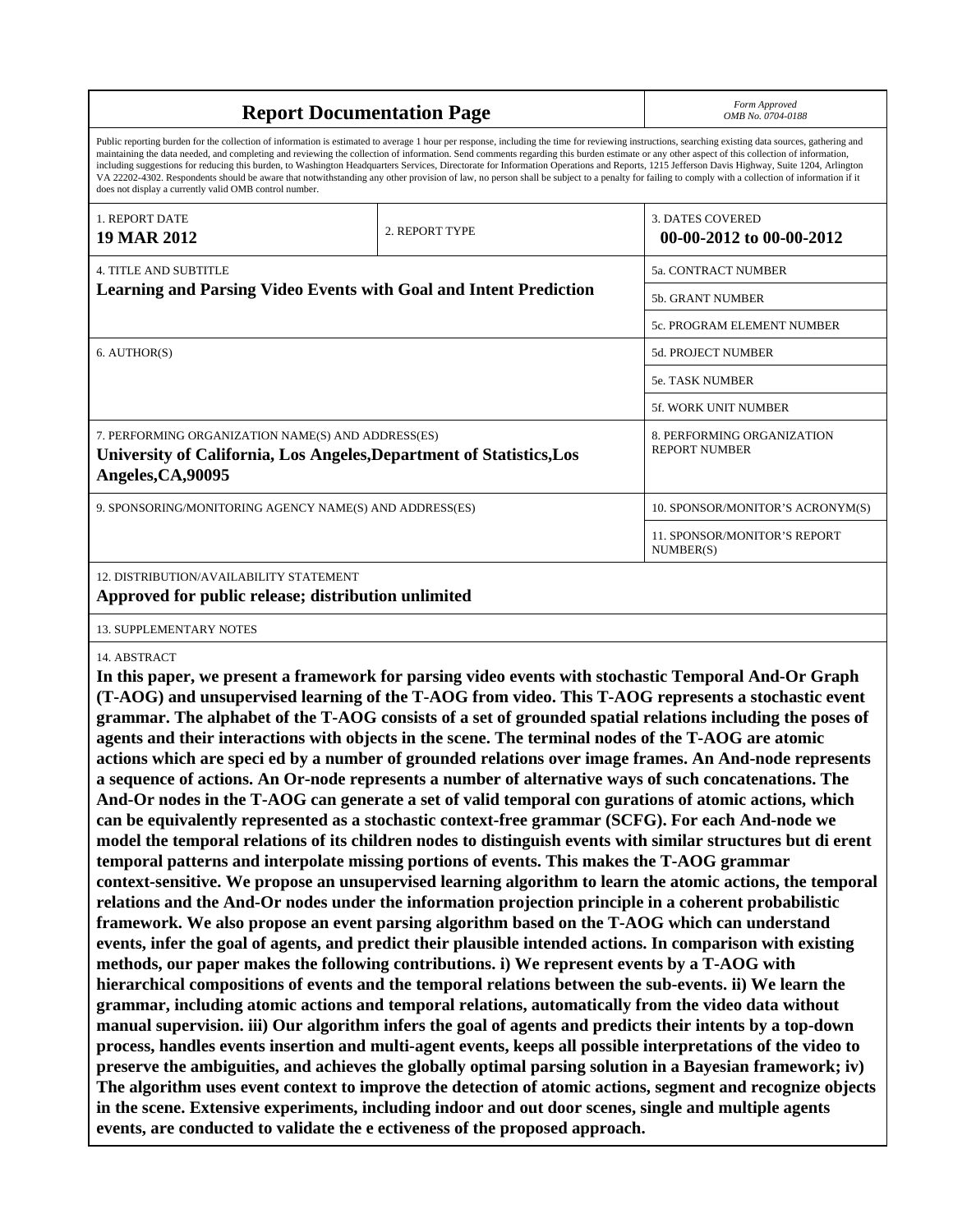| 15. SUBJECT TERMS               |                             |                               |                                |                                           |  |
|---------------------------------|-----------------------------|-------------------------------|--------------------------------|-------------------------------------------|--|
| 16. SECURITY CLASSIFICATION OF: |                             | 17. LIMITATION OF<br>ABSTRACT | 18. NUMBER<br>OF PAGES         | 19a. NAME OF<br><b>RESPONSIBLE PERSON</b> |  |
| a. REPORT<br>unclassified       | b. ABSTRACT<br>unclassified | c. THIS PAGE<br>unclassified  | Same as<br><b>Report (SAR)</b> | 19                                        |  |

**Standard Form 298 (Rev. 8-98)**<br>Prescribed by ANSI Std Z39-18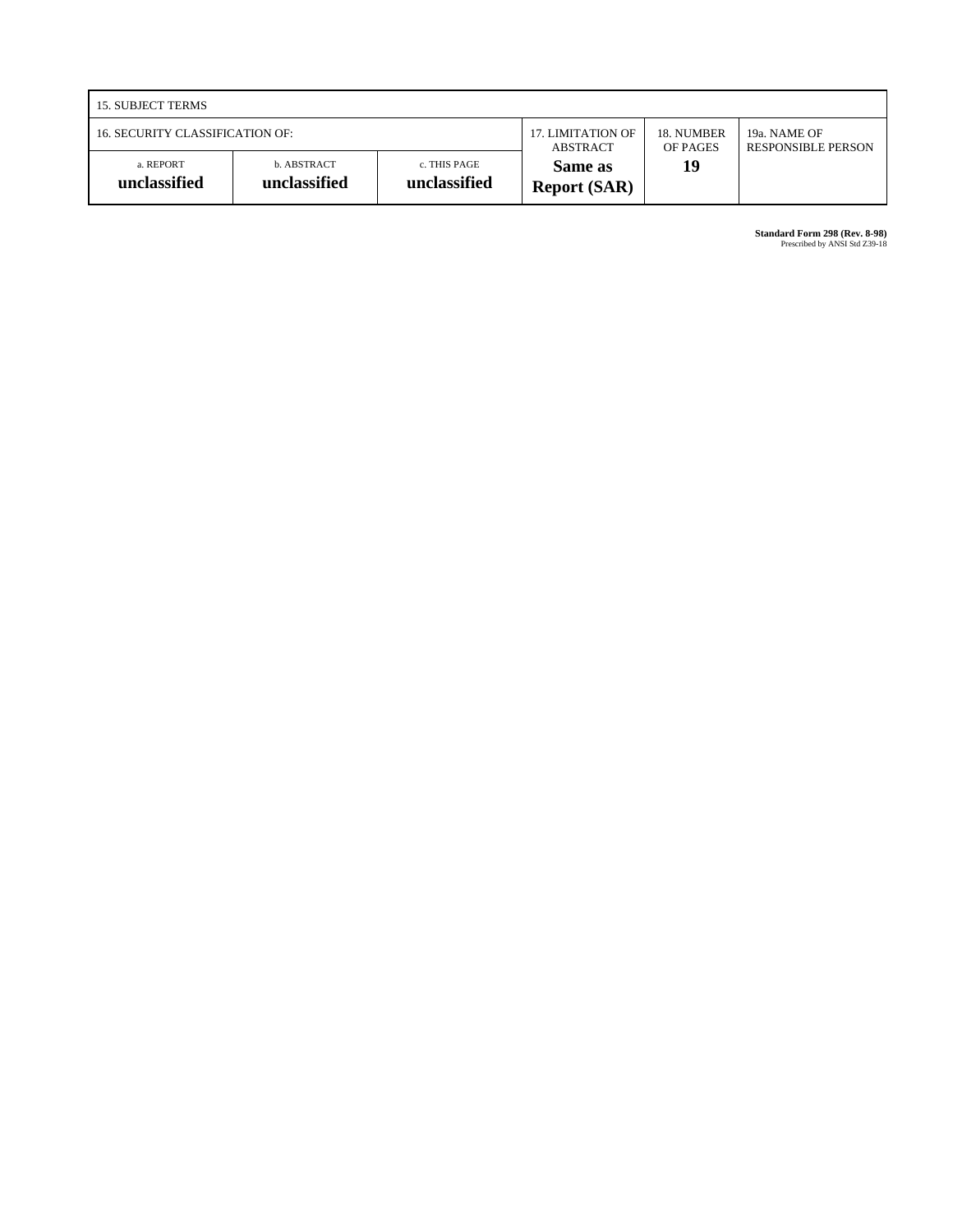Daily videos contain a large variety of actions and events, which are defined through gestures and interactions between agents and environments. These action and event concepts constitute a large portion of human visual knowledge, therefore learning from video data is a promising way to acquire rich common sense knowledge.

To achieve the above event understanding capability, we need to address the following problems:

- i) Events are compositional. An event can often consist of a sequence of actions and can be executed in multiple ways. Therefore a good representation must be hierarchical and account for temporal relations between sub-events.
- ii) An inference algorithm must deal with event insertions, interruptions, multi-agent events and agent-object interactions. The inference process must also preserve the ambiguities both in the lower level atomic action detection and higher level event recognition to achieve globally optimized solution.
- iii) A learning algorithm must discover the structure of the events from video data with minimal user supervision.

## 1.2. Overview of our work

In this paper, we represent events by Temperal And-Or Graph (T-AOG). The AOG was first introduced to compute vision in [3] and [4] for modeling visual objects, and has been used in [5] to analyze sports videos.

The T-AOG consists of a set of terminal nodes and And, Or-nodes. A terminal node specifies a contextual atomic action defined by a set of spatial relations (e.g. agent poses, agent's interaction with objects in the scene) grounded in the images. The And-nodes and Or-nodes represent verb concepts and are composed by the atomic actions. Andnodes represent temporal compositions of their children nodes. Or-nodes represent alternative ways to realize events, where each alternative has an associated probability to account for its branching frequency. With recursively defined And, Or-nodes, the T-AOG specifies a stochastic context free grammar (SCFG) whose language is the set of valid configurations of events. For each And-node, we model the temporal relations of its children nodes to distinguish events with similar structures but different temporal patterns and interpolate missing portions of events. This makes the T-AOG grammar context-sensitive.

We propose an inference algorithm for T-AOG based on the Earley Parser [6]. It finds the most likely parse graph by iterative bottom-up detection and top-down inference similar to the image parsing algorithm in [7]. Our inference algorithm is designed to have the capacity of handling interleaving events (e.g. event A interrupts event B) and online prediction of future events. Due to ambiguity arising from bottom-up detections, the parsing algorithm needs to keep a large number of parse graphs. For computational efficiency we prune the parse graphs at the time points corresponding to "deciding moments", so it is much more affordable than its counterpart in image grammar.

We propose an unsupervised learning algorithm to learn a T-AOG from video. The learning algorithm uses a recursive block pursuit procedure to generate terminal nodes and And-nodes from the data matrix of detected spatial relations. The ambiguity of bottom-up compositions is resolved during the recursive block pursuit. Then a graph compression procedure is then used to generate Or-nodes of T-AOG. The learning algorithm is guided by the information projection principle that minimizes the total description length.

# 1.3. Related work

Existing methods for event representation and recognition can be divided into two categories.

- 1) HMMs and DBN based methods. Brand et al. [8] modeled human actions by coupled HMMs. Natarajan [9] described an approach based on Coupled Hidden Semi Markov Models for recognizing human activities. Kazuhiro et. al. [10] built a conversation model based on dynamic Bayesian network. Al-Hames and Rigoll [11] presented a multi-modal mixed-state dynamic Bayesian network for meeting event classification. Although HMMs and DBN based algorithms achieved some success, the HMMs do not model the high order relations between sub-events, and the fixed structure of DBN limits its power of representation.
- 2) Grammar based methods. Ryoo and Aggarwal [12] used the context free grammar (CFG) to model and recognize composite human activities. Ivanov and Bobick [13] proposed a hierarchical approach using a stochastic context free grammar (SCFG). Joo and Chellappa [14] used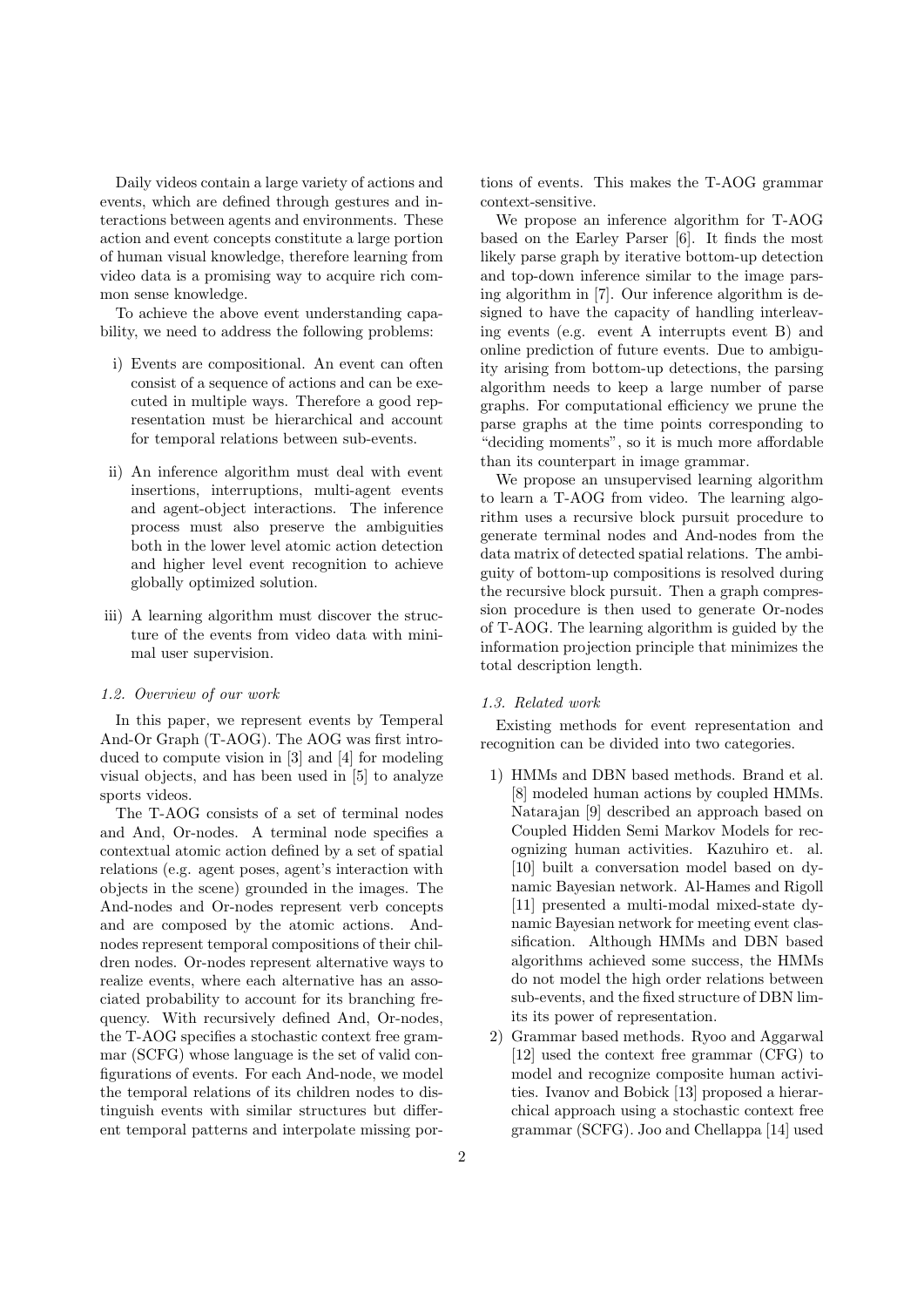probabilistic attribute grammars to recognize multi-agent activities in surveillance settings. Zhang et al [15] applied an extended grammar approach to modeling and recognizing complex traffic events. These methods focus on the hierarchical structure of events, but the temporal relations between sub-events are not fully utilized. There are other methods for event representation and reasoning in the higher level, such as VEML and VERL [16, 17], and PADS [18].

In contrast to HMMs and DBN, the T-AOG can model higher order constraints than HMMs, while the Or-nodes enable the reconfiguration of the structures. So the T-AOG is more expressive than the fixed-structured DBN. The T-AOG also represents the temporal relations between multiple subevents by the horizontal links between the nodes, so the resulting grammar is context-sensitive.

Most of the existing work predefine the event models manually and learn (or define) the parameters of the models for a predefined set of event classes. In contrast, we study an unsupervised learning algorithm that can generate richer event classes, reduce tedious manual labeling, thus provide more scalability for knowledge acquisition systems. Our work is inspired by recent progress in unsupervised learning and data mining [19, 20] as well as grammatical learning and inference [13, 21, 15] on video data. For event grammar learning, our strategy is most similar to Zhang et al. [15], which learns a stochastic context free grammar for trajectory analysis of multiple agents (e.g. vehicles in street intersections). In contrast, we adopt a richer feature representation including interactions between agents and environments. In addition, we append a Markov model of time constraints for adjacent events, resulting in a stochastic context sensitive grammar, which was introduced into computer vision by Zhu and Mumford in [4]. The stochastic T-AOG provides an efficient representation for knowledge extracted from video.

# 1.4. Main contributions

The contributions of our paper are:

1) We represent events by a T-AOG which represents the hierarchical compositions of events and the temporal relations between the subevents.

- 2) We propose an unsupervised learning algorithm to learn the T-AOG automatically from video, based on the information projection principle.
- 3) Our parsing algorithm can afford to generate all possible parse graphs of single events, combine the parse graphs to obtain the interpretation of the input video, and achieve the global maximum-a-posteriori inference.
- 4) The agent's goal and intent at each time point is inferred by a bottom-up and top-down process based on the top-ranked parse graphs as the most probable interpretations. We show in human experiments that our parsing algorithm can correctly infer agent's goals and intents according to the video content.
- 5) We show that event context can be used to improve the detection result of atomic actions, and to better segment and recognize objects in the scene. We put the event learning and inference in the perspective of scene context, where there is a rich collection of agent-environment interactions. By inference on the joint probability of agent and environment events, we show how to use recognition of actions to help object recognition and scene segmentation.
- 6) We collect a video data set, which includes videos of daily life captured both in indoor and outdoor scenes to evaluate the proposed algorithm. The events in the videos include singleagent events, multi-agent events, and concurrent events. The results of the algorithm are evaluated by human subjects and our experiments show satisfactory results.

This paper is an enhanced combination of our previous conference papers [22] and [23] which focus on event parsing and grammar learning respectively. Here we integrate them into a coherent framework. We add more experimental results to evaluate the proposed algorithm, and new experiments on segmenting and recognizing objects in scene are shown in this journal paper.

## 2. Event representation by T-AOG

In this section, we introduce the T-AOG for event representation.

T-AOG is based on interactions between agents and objects in the scene. In the videos that we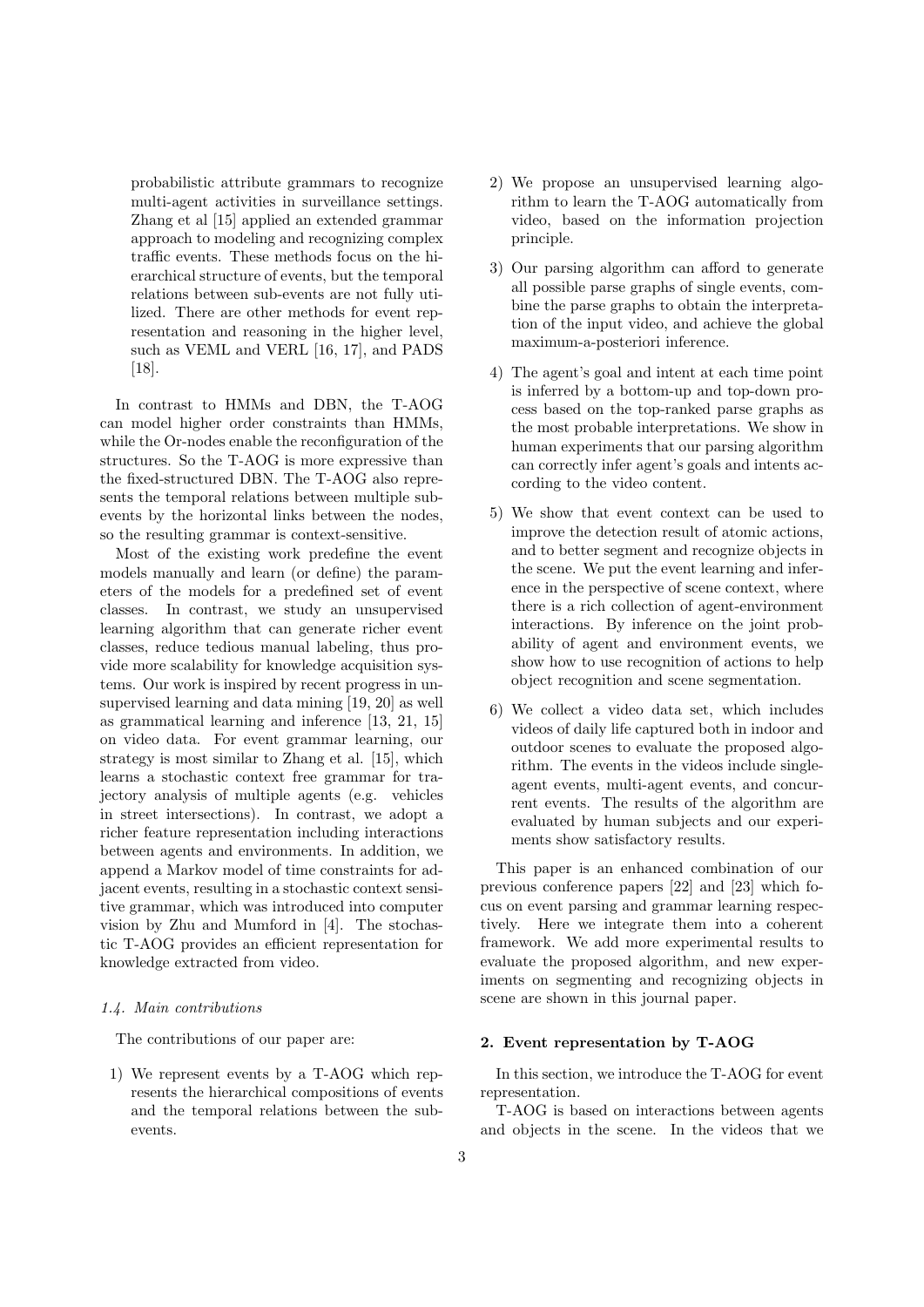

Figure 1: The detection result of objects in the office scene

collected, there are 13 classes of interest objects including mug, laptop, water dispenser in our training and testing data. These objects should be detected automatically, however, detection of multi-class objects in a complex scene cannot be solved perfectly by the state-of-art. Therefore, we adopt a semiautomatic object detection system. The objects in each scene are detected by the Multi-class boosting with feature sharing [24], and segmented by a recent indoor scene parsing algorithm [25]. This is not time consuming as it is done only once for each scene, and the objects of interest are tracked automatically during the video events. Figure 1 shows the detection result of the objects of interest in an office.

### 2.1. Grounded relations  $-$  the alphabet

The T-AOG is defined on a set of unary and binary relations which can be directly detected from video. We call these relations the grounded relations.

- A unary relation  $r(A)$  is a time varying property of the agent or object A in the scene. As Figure 2 shows, it could be agent poses, e.g. Stand(person1) and Bend(person2), and object states, e.g. Open(door) and Closed(door).
- A binary relation  $r(A, B)$  is the spatial relation (e.g. Touch(person1.hand, phone)) between A, B which could be agents, body parts (hands, feet), and objects. Figure 3 illustrates some typical relations.

In our experiments we use video data from relatively simple scenes with few people appearing at the same time. In this case, we can detect the spatial relations with minor ambiguity. It is beyond the scope of this paper to study complex behaviors in crowds (e.g. [26]).

Table 1 specifies the 24 unary and binary relations in the office scene. There are four types of relations: agent location  $(r_{01} \sim r_{13})$ , agentenvironment interaction  $(r_{14} \sim r_{17})$ , agent pose  $(r_{18} \sim r_{21})$  and environment event  $(r_{22} \sim r_{24})$ . Here we do not use the "Off" relation as shown in Figure 3 since we can infer the status of "Off" from the status of "On". The details of how these relations are detected are explained in Section 3.2.

| <b>Status of</b><br>person | <b>Symbols</b><br><b>Examples</b> |  | <b>Status of</b><br>objects | <b>Examples</b> |  |
|----------------------------|-----------------------------------|--|-----------------------------|-----------------|--|
| Stand(P1)                  |                                   |  | On (phone)                  |                 |  |
| Stretch(P1)                |                                   |  | Off (phone)                 |                 |  |
| Bend (P1)                  |                                   |  | On(screen)                  |                 |  |
| Sit(P2)                    |                                   |  | Off(screen)                 |                 |  |

Figure 2: Some unary relations. The left part of the table shows the four unary relations as agent poses, including 'Stand', 'Stretch', 'Bend' and 'Sit'. The right part shows the two fluents ('On' and 'Off') of the phone and the screen of laptop.

| Binary<br>Fluent $(A,B)$ | Touch (A,B) | Near(A,B) | Occlude (A,B) | In(A,B) |
|--------------------------|-------------|-----------|---------------|---------|
| <b>Symbols</b>           |             |           |               | A       |
| <b>Examples</b>          |             |           |               |         |

Figure 3: Some binary relations between agents (parts) and background objects.

# 2.2. Atomic actions — the terminal nodes

An atomic action is a vector of grounded relations  $a = (r_1, ... r_J)$  that happen sequentially in the joint domain of space and time.

Figure 4 shows three atomic actions defined on the grounded relations. Table 2 shows the atomic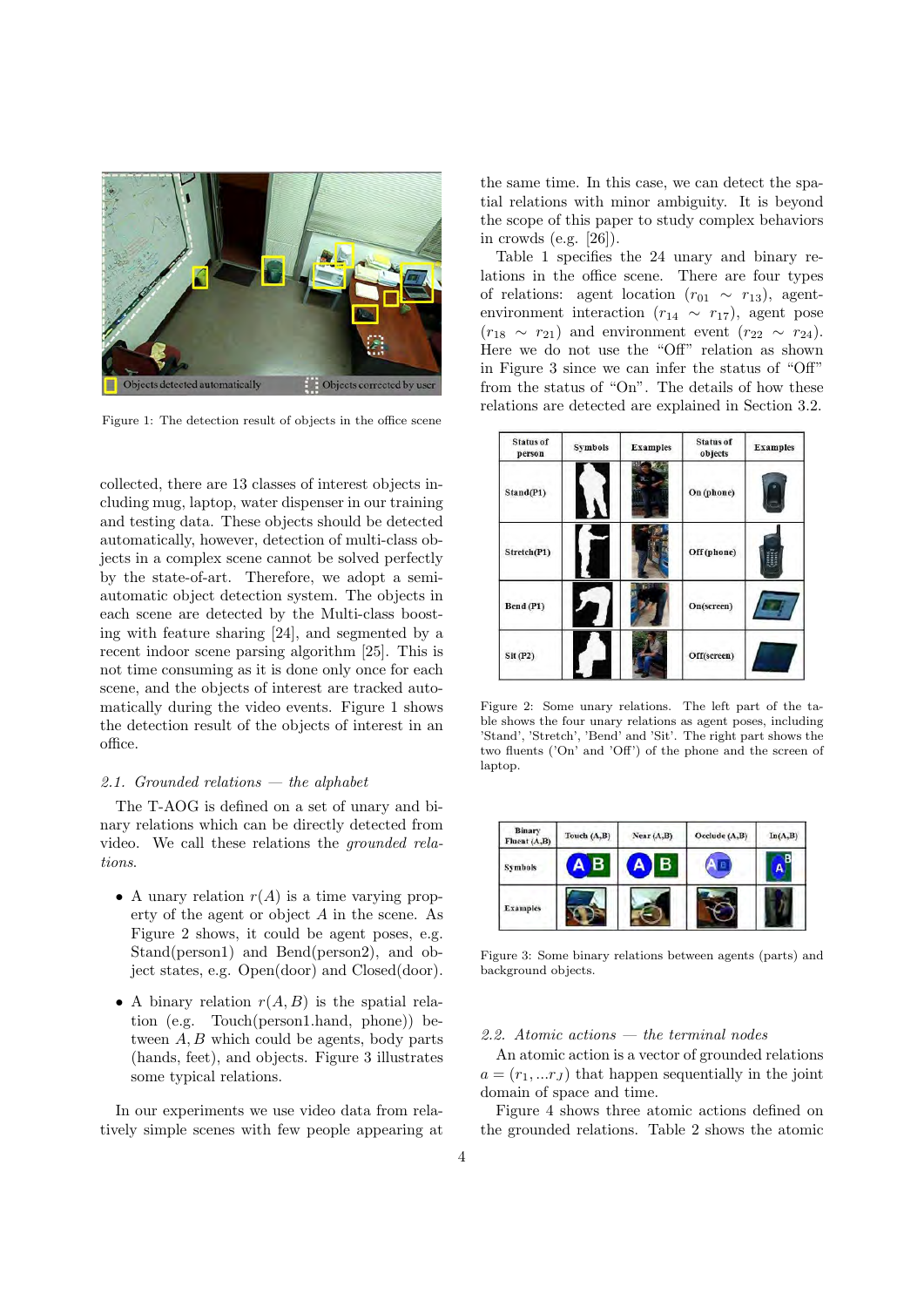| Atomic actions    | Grounded relations                                        | Symbols                                                                                                                                                                        | Video examples |  |
|-------------------|-----------------------------------------------------------|--------------------------------------------------------------------------------------------------------------------------------------------------------------------------------|----------------|--|
|                   |                                                           | Foreground                                                                                                                                                                     | Background     |  |
| ShakeHands(P1,P2) | Near(P1,P2)<br>And<br>Touch(P1.hand, P2.hand)             | Near<br><b>CID</b><br>P <sub>1</sub><br>(p <sub>2</sub> )<br>Near<br>$P_1$<br>p <sub>2</sub><br>N <sub>ear</sub><br>(p <sub>2</sub> )<br>hand)<br><b>Such</b><br>frand<br>hand |                |  |
| UseDispenser(P3)  | Reach(P3)<br>And<br>Near(P3,A)<br>And<br>Touch(P3.hand,A) | Reach<br>Reach<br>P3<br><b>And</b><br>$\sqrt{P_3}$<br>$N$ ear $\mathbf{g}$<br>P3<br>$(h$ and<br>Nearg<br>hand<br>Near g<br>$(h$ and<br>$\frac{1}{2}$ Touch<br>$\mathbf{A}$     |                |  |
| PickUpPhone(P4)   | Near(P4,B)<br>And<br>On(P4.hand,B)                        | P4<br>hand<br><b>S</b> Near<br>hand)<br>$S$ Near<br>(hand)<br>$S$ Near<br>0nR                                                                                                  | R              |  |

Figure 4: Some atomic actions. Each atomic action is defined on a set of grounded relations shown by 2 half circles. Unary relations 'Bend' and 'On' are defined in Figure 2. Binary relations 'Near' and 'Touch' are defined in Figure 3. For the atomic action 'ShakeHands', when P1 is considered as the agent, P2 is regarded as object and vice versa. See [27] for a more sophisticated system to detect agent poses and interactions with the scene.

actions used in the office scene. These atomic actions are learned automatically from the training data. The learning process is explained in Section 3.

An atomic action is detected when all its relations are detected with probability higher than a given threshold, and the probability of the atomic action is computed as the product of the probabilities of all its constituent relations. An atomic action  $a = (r_1, ..., r_J)$ , has the following probability given a short video snipet  $I_{1:t}$ ,

$$
p(a | I_{1:t}) = \frac{1}{Z} \prod_{j=1}^{J} p(r_j) \propto \exp\{-E(a)\} \tag{1}
$$

where

$$
E(a) = -\sum_{j=1}^{J} \log p(r_j)
$$

is the energy of  $a$  and  $Z$  is the normalizing constant for all atomic actions. We use  $n = 26$  learned atomic actions shown in Table 2.

In our experiments, we only detect several simple agent poses (e.g. standing, sitting) as we focus on interactions between agents and objects in the scene. In future work, we will extend our experiments to detect a richer collection of more sophisticated agent poses using animated AND-OR Templates [27].

Given the input video  $I_{\wedge}$  in a time interval  $\wedge$  =  $[0, T]$ , multiple atomic actions are detected with probabilities to account for the ambiguities in the grounded relations contained in the atomic actions, for example, the relation  $Touch(A,B)$  cannot be clearly differentiated from the relation 'Near(A,B)' unless kinect data is used. The other reason is the inaccuracy of foreground detection. Fortunately, most of the ambiguities can be removed by the event context in the top-down bottom-up inference, we will show this in the experiment section.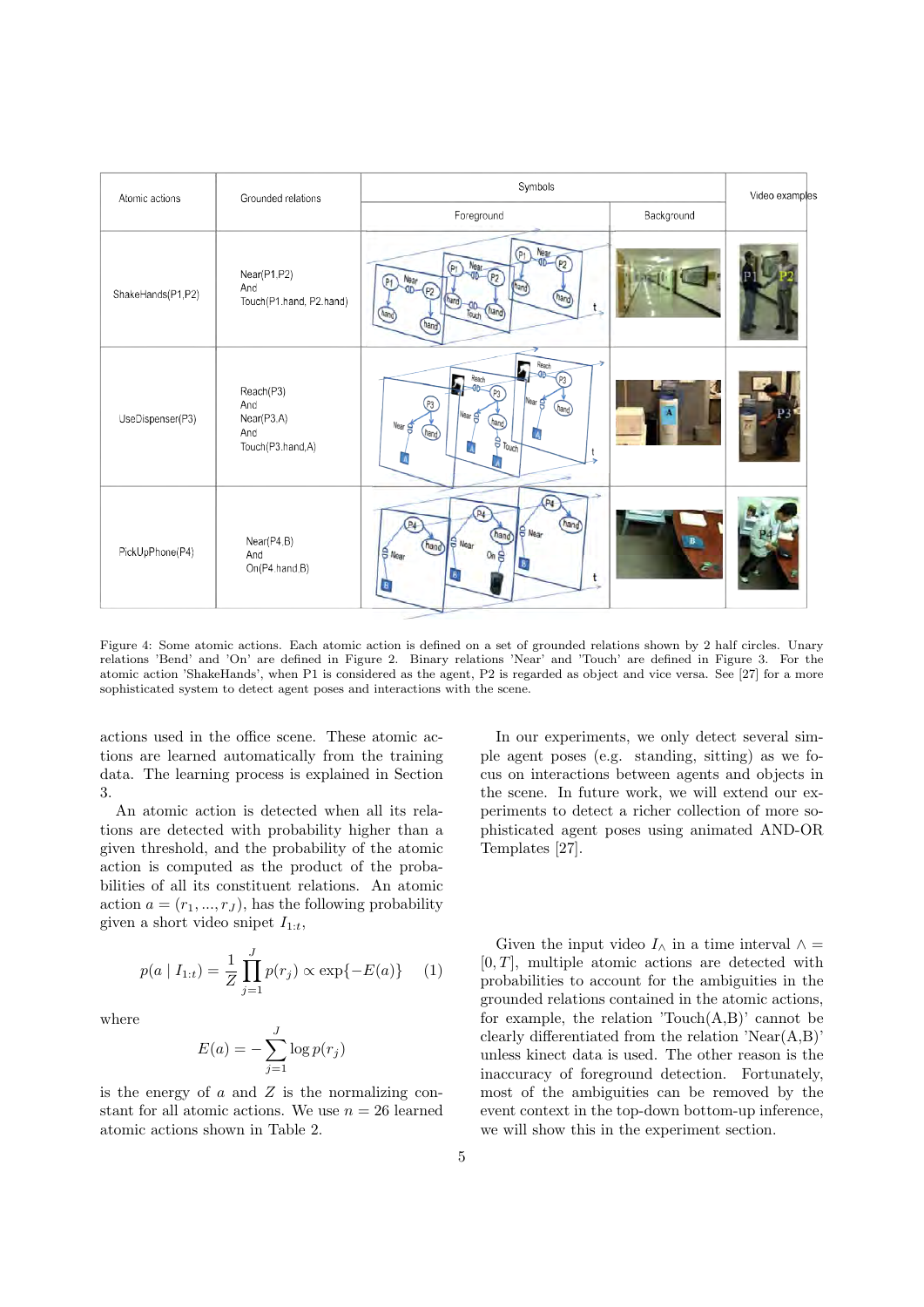

Figure 5: T-AOG for events in the office scene. S is the root node which represents the sequential events happened in the office. It is a Set-node and could be any combinations of K single events. For example, S could be  $E_1|E_2|E_1E_2|E_3E_2E_3|...$  $E_1, ..., E_7$  are And-nodes representing single events. The atomic actions are also represented by Set-nodes, and could last for 1 to n frames. The temporal relations are given by the ratio of the lasting time between related nodes. For clarity, only the temporal relations between sub-events are shown.

## 2.3. The T-AOG for events

An T-AOG (see Figure 5 for an example) is specified by a 6-tuple

$$
T - AOG = \langle S, V_N, V_T, R, \Sigma, P \rangle.
$$

S is the root node for an event category,  $V_N =$  $V^{and} \cup V^{or}$  is the set of non-terminal nodes (events and sub-events) composed of an And-node set and an Or-node set.

Each And-node represents an event or sub-event, and is decomposed into sub-events or atomic actions as their children nodes. The children nodes must occur in a certain temporal order.

An Or-node has a number of alternative ways to realize an event or sub-event, and each alternative has a probability associated with it to indicate the frequency of occurrence. A Set-node is a special Or-node which can repeat  $m$  times with probability  $p(m)$  and accounts for the time warping effects.

 $V_T$  is a set of terminal nodes for atomic actions. R is a number of relations between the nodes (temporal relations),  $\Sigma$  is the set of all valid configurations (possible realizations of the events) derivable from the T-AOG, i.e. its language, and  $P$  is the probability model defined on the graph. The T-AOG for events in the office scene is shown in Figure 5. These events are learned from the training data automatically which is illustrated in the next section.

# 2.4. Non-parametric temporal relations

The And-nodes have already defined the temporal order of its children-nodes, and the Set-nodes representing atomic actions have modeled the lasting time of the atomic action by the frequency of its production rules. Here we augment the T-AOG by adding temporal constraints between related nodes.

Unlike [13] and [15] which use Allen's 7 binary temporal relations [28], we use non-parametric filters to model the relations between multiple nodes. We use the T-AOG of  $E_1$  shown in Figure 5 to illustrate the temporal relations.  $E_1$  is an And-node and A, B and C are three sub-nodes;  $\tau_A$ ,  $\tau_B$  and  $\tau_C$  are the lasting time of A, B and C, respectively. There is a constraint between the lasting time of A, B and C. For example, when an agent does event  $E_1$  in a hurry, the lasting time of A, B and C will be shorter than usual, while the ratio of the lasting time between  $A, B$  and  $C$  will remain stable. This relation  $r$  is modeled by a distribution of a function response over the nodes included in the relation. We use  $\tau_{E_1} = (\tau_A, \tau_B, \tau_C)$  to represent the lasting time of  $E_1$ , and  $F = (F_1, F_2, F_3)$  to represent the function on which the response of  $\tau_{E_1}$  is modeled, F could be regarded as a filter and  $\langle \tau_{E_1}, F \rangle$  could be regarded as a filter response. We use histogram to model the distribution of the response, and the  $F^*$ , on which the distribution of the training data's response has the minimum entropy, are selected to model the relation as in [4]. Given  $\tau$  and  $F^*$ , the probability of the relation  $r$  is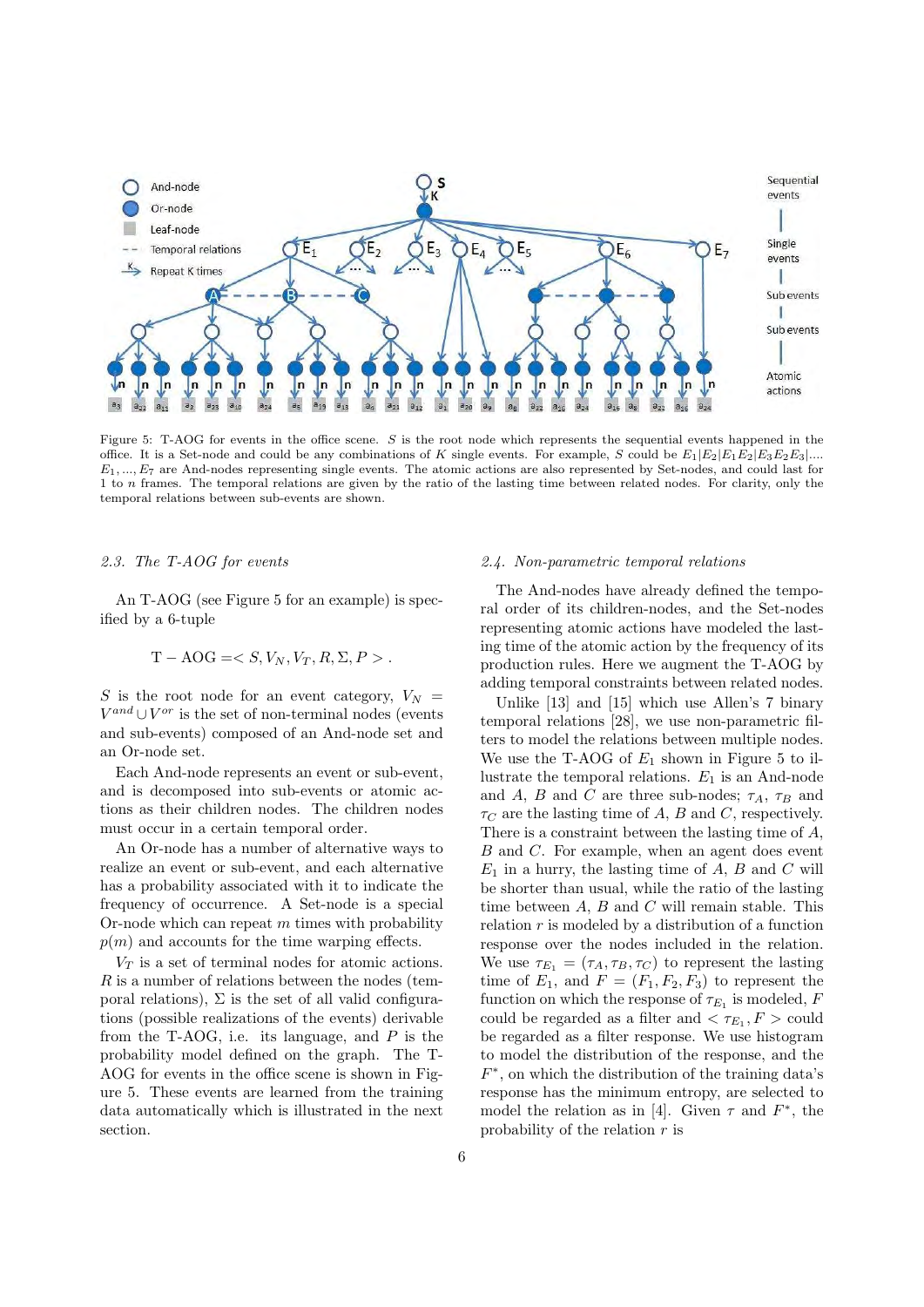Table 1: The grounded spatial relations of T-AOG: directly detectable from video.

| Name     | Definition                  | Description                      |  |  |  |
|----------|-----------------------------|----------------------------------|--|--|--|
|          |                             |                                  |  |  |  |
| $r_{01}$ | absent(agent)               | found<br>in<br>not<br>the        |  |  |  |
|          |                             | frame                            |  |  |  |
| $r_{02}$ | near(agent,<br>other_agent) | near other agent                 |  |  |  |
|          | near(agent,                 | the<br>white<br>near             |  |  |  |
| $r_{03}$ | board)                      | board                            |  |  |  |
| $r_{04}$ | near(agent,                 | near the door                    |  |  |  |
|          | door)                       |                                  |  |  |  |
| $r_{05}$ | near(agent,<br>$dis-$       | near the water dis-              |  |  |  |
|          | penser)                     | penser                           |  |  |  |
| $r_{06}$ | near(agent,                 | near the trash can               |  |  |  |
|          | $train\_can)$               |                                  |  |  |  |
| $r_{07}$ | near(agent, mug)            | near the mug                     |  |  |  |
| $r_{08}$ | near(agent,<br>lap-         | near the laptop                  |  |  |  |
|          | top)                        |                                  |  |  |  |
| $r_{09}$ | near(agent,                 | near the phone                   |  |  |  |
|          | phone)                      |                                  |  |  |  |
| $r_{10}$ | near(agent,                 | near the basin                   |  |  |  |
|          | basin)                      |                                  |  |  |  |
| $r_{11}$ | near(agent,<br>mi-          | near the microwave               |  |  |  |
|          | crowave)                    |                                  |  |  |  |
| $r_{12}$ | near(agent,                 | near the tea box                 |  |  |  |
|          | $tea_{box}$                 |                                  |  |  |  |
| $r_{13}$ | in(agent, door)             | agent is in the door             |  |  |  |
| $r_{14}$ | touch(agent,                | typing on keyboard               |  |  |  |
|          | keyboard)<br>touch(agent,   | grabbing the mug                 |  |  |  |
| $r_{15}$ | mug)                        |                                  |  |  |  |
| $r_{16}$ | touch(agent,                | grabbing the phone               |  |  |  |
|          | phone)                      |                                  |  |  |  |
| $r_{17}$ | touch(agent,                | the<br>grabbing<br>tea           |  |  |  |
|          | $tea_{box}$                 | $_{\rm box}$                     |  |  |  |
| $r_{18}$ | bend(agent)                 | bend down                        |  |  |  |
| $r_{19}$ | sit(agent)                  | sitting<br>on<br>some-           |  |  |  |
|          |                             | thing                            |  |  |  |
| $r_{20}$ | $raise\_arm(agent)$         | raising arm                      |  |  |  |
| $r_{21}$ | stand(agent)                | standing straight                |  |  |  |
| $r_{22}$ | occlude(soccer              | match<br>soccer<br><sub>on</sub> |  |  |  |
|          | match, screen)              | the screen                       |  |  |  |
| $r_{23}$ | on(phone)                   | phone is in use                  |  |  |  |
| $r_{24}$ | on(screen)                  | screen is on                     |  |  |  |

Table 2: Learned atomic actions.

| Node                  | Semantic Name       | Contained relations                  |  |  |
|-----------------------|---------------------|--------------------------------------|--|--|
| Name                  |                     |                                      |  |  |
| $a_{01}$              | absent              | $r_{01}$                             |  |  |
| $a_{02}$              | arrive at door      | $r_{04}, r_{21}$                     |  |  |
| $a_{03}$              | enter door          | $r_{04}, r_{21}, r_{13}$             |  |  |
| $a_{04}$              | stand near phone    | $r_{09}, r_{21}$                     |  |  |
| $\boldsymbol{a}_{05}$ | sit near phone      | $r_{09}, r_{19}$                     |  |  |
| $a_{06}$              | and<br>stand<br>use | $r_{09}, r_{21}, r_{16}, r_{23}$     |  |  |
|                       | phone               |                                      |  |  |
| $a_{07}$              | sit and use phone   | $r_{09}, r_{19}, r_{16}, r_{23}$     |  |  |
| $a_{08}$              | arrive at trashcan  | $r_{06}, r_{21}$                     |  |  |
| $a_{09}$              | throw trash         | $r_{06}, r_{18}$                     |  |  |
| $a_{10}$              | arrive at basin     | $r_{10}, r_{21}$                     |  |  |
| $a_{11}$              | dump water          | $r_{10}, r_{18}, r_{15}$             |  |  |
| $a_{12}$              | arrive at dispenser | $r_{05}, r_{21}, r_{15}$             |  |  |
| $a_{13}$              | use dispenser       | $r_{0.5}, r_{1.8}, r_{1.5}$          |  |  |
| $a_{14}$              | arrive at tea box   | $r_{12}, r_{21}, r_{15}$             |  |  |
| $a_{15}$              | use tea box         | $r_{12}, r_{21}, r_{15}, r_{17}$     |  |  |
| $a_{16}$              | arrive at board     | $r_{03}, r_{21}$                     |  |  |
| $a_{17}$              | discussion          | $r_{03}, r_{21}, r_{02}$             |  |  |
| $a_{18}$              | arrive at laptop    | $r_{08}, r_{21}$                     |  |  |
| $a_{19}$              | sit near laptop     | $r_{08}, r_{19}$                     |  |  |
| $a_{20}$              | watch soccer        | $r_{08}, r_{19}, r_{22}, r_{24}$     |  |  |
| $a_{21}$              | celebrate           | $r_{08}, r_{20}, r_{22}, r_{24}$     |  |  |
| $a_{22}$              | use laptop          | $r_{08}, r_{19}, r_{14}, r_{24}$     |  |  |
| $a_{23}$              | arrive<br>at<br>mi- | $r_{11}, r_{21}$                     |  |  |
|                       | crowave             |                                      |  |  |
| $a_{24}$              | use microwave       | $r_{11}, r_{18}$                     |  |  |
| $\boldsymbol{a_{25}}$ | arrive at mug       | $r_{07}, r_{19}$                     |  |  |
| $a_{26}$              | take mug            | $r_{07}, r_{19}, \underline{r_{15}}$ |  |  |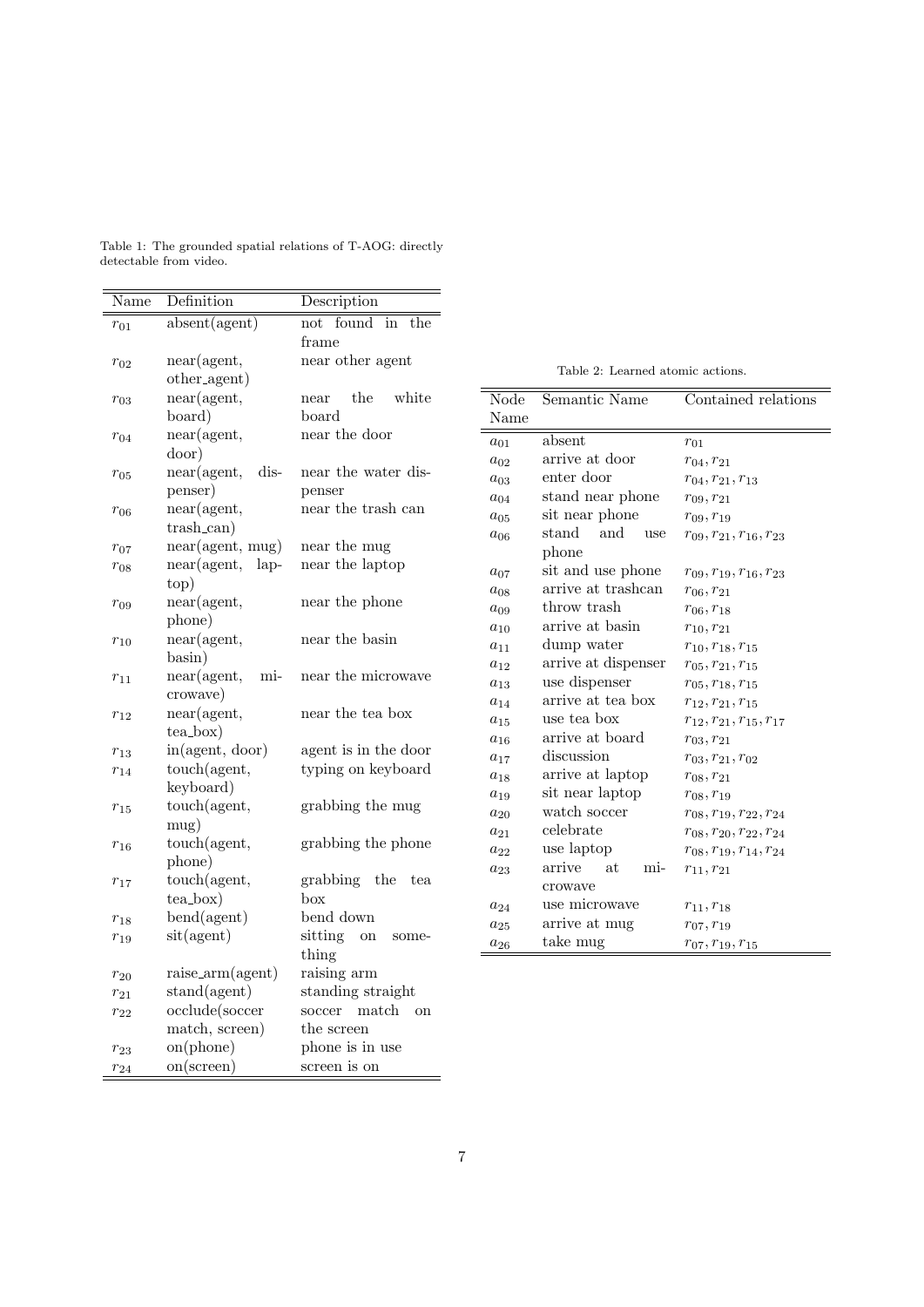$$
p(r) \sim h(<\tau, F^*>)\tag{2}
$$

where  $h$  is the histogram of the training data's response over  $F^*$ . One may use multiple  $F$  to model the relations if needed.

# 2.5. Parse graph

A parse graph is an instance of the T-AOG obtained by selecting variables at the Or-nodes and specifying the attributes of And-nodes and terminal nodes. We use  $pq$  to denote the parse graph of the T-AOG of a single event  $E_i$ . We denote the following components in pg:

- $V^t(pg) = \{a_1, ..., a_{n_t(pg)}\}$  is the set of leaf nodes in pg.
- $V^{or}(pg) = \{v_1, ..., v_{n_{or}(pg)}\}$  is the set of nonempty Or-nodes in  $pg$ ,  $p(v_i)$  is the probability that  $v_i$  chooses its sub-nodes in  $pq$ .
- $R(pg) = \{r_1, ..., r_{n(R)}\}$  is the set of temporal relations between the nodes in pg. Without temporal relations, the pg reduces to a parse tree.

The energy of  $pq$  is defined as in[4]:

$$
\varepsilon(pg) = \sum_{a_i \in V^t(pg)} E(a_i) + \sum_{v_i \in V^{or}(pg)} -\log p(v_i) + \sum_{r_i \in R(pg)} -\log p(r_i)
$$
\n(3)

The first term is the data term. It expresses the energy of the detected terminal nodes (atomic actions) which is computed by Eq. 1. The second term is the frequency term. It accounts for how frequently each Or-node decomposes in a certain way, and can be learned from the training data. The third term is the relation term which models the temporal relations between the nodes in pg and can be computed by Eq. 2.

Given input video  $I_\wedge$  in a time interval  $\wedge = [0, T]$ . We use  $PG$  to denote parse graph for a sequence of events in S and to explain the  $I_$ <sup> $\wedge$ </sup> PC is of the following form,

$$
PG = (K, pg_1, ..., pg_K)
$$

where  $K$  is the number of parse graphs for events.

# 3. Learning the T-AOG

#### 3.1. Information projection

The unsupervised learning of stochastic T-AOG is conducted under the information projection and minimum description length principle [23]. Here we provide a review of the related theoretical instruments.

Let  $\mathcal{X}_+ = {\mathbf{x}_1, ..., \mathbf{x}_N}$  be positive examples (e.g. observed video clips) governed by an unknown target distribution  $f(\mathbf{x})$ . Let  $\mathcal{X}_-$  be a large set of random negative examples governed by a reference distribution  $q(\mathbf{x})$  (here q is an i.i.d. uniform distribution). For each example x, a list of spatial relations

$$
(r_1(\mathbf{x}), r_2(\mathbf{x}), ..., r_D(\mathbf{x}))
$$

are extracted from the video clip. These relations form a predefined alphabet, just like the set of weak classifiers in adaboost. Our objective of learning is to pursue a model  $p(x)$  to approximate  $f(x)$  in a series of steps:

$$
q(\mathbf{x}) = p_0(\mathbf{x}) \to p_1(\mathbf{x}) \to \cdots p_T(\mathbf{x}) = p(\mathbf{x}) \approx f(\mathbf{x})
$$

starting from  $q$ .

The above model updates are performed by selecting a most informative subset from all the spatial relations. The model  $p$  after  $T$  iterations contains T selected spatial relations  $\{r_t : t = 1, ..., T\}$ . If the selected spatial relations capture all the related information about the scene semantics in x, it can be shown by variable transformation [29] that:

$$
\frac{p(\mathbf{x})}{q(\mathbf{x})} = \frac{p(r_1, ..., r_T)}{q(r_1, ..., r_T)}
$$

.

So  $p$  can be constructed by reweighting  $q$  with the marginal likelihood ratio on selected spatial relations.

Under the maximum entropy principle,  $p(\mathbf{x})$  can be expressed in the following log-linear form:

$$
p(\mathbf{x}) = q(\mathbf{x}) \prod_{t=1}^{T} \left[ \frac{1}{z_t} \exp \{ \beta_t r_t(\mathbf{x}) \} \right]. \tag{4}
$$

where  $\beta_t$  is the parameter for the t-th selected spatial relation  $r_t$  and  $z_t$  ( $z_t > 0$ ) is the individual normalization constant determined by  $\beta_t$ :

$$
z_t = \sum_{r_t} q(r_t) \exp{\{\beta_t r_t\}}.
$$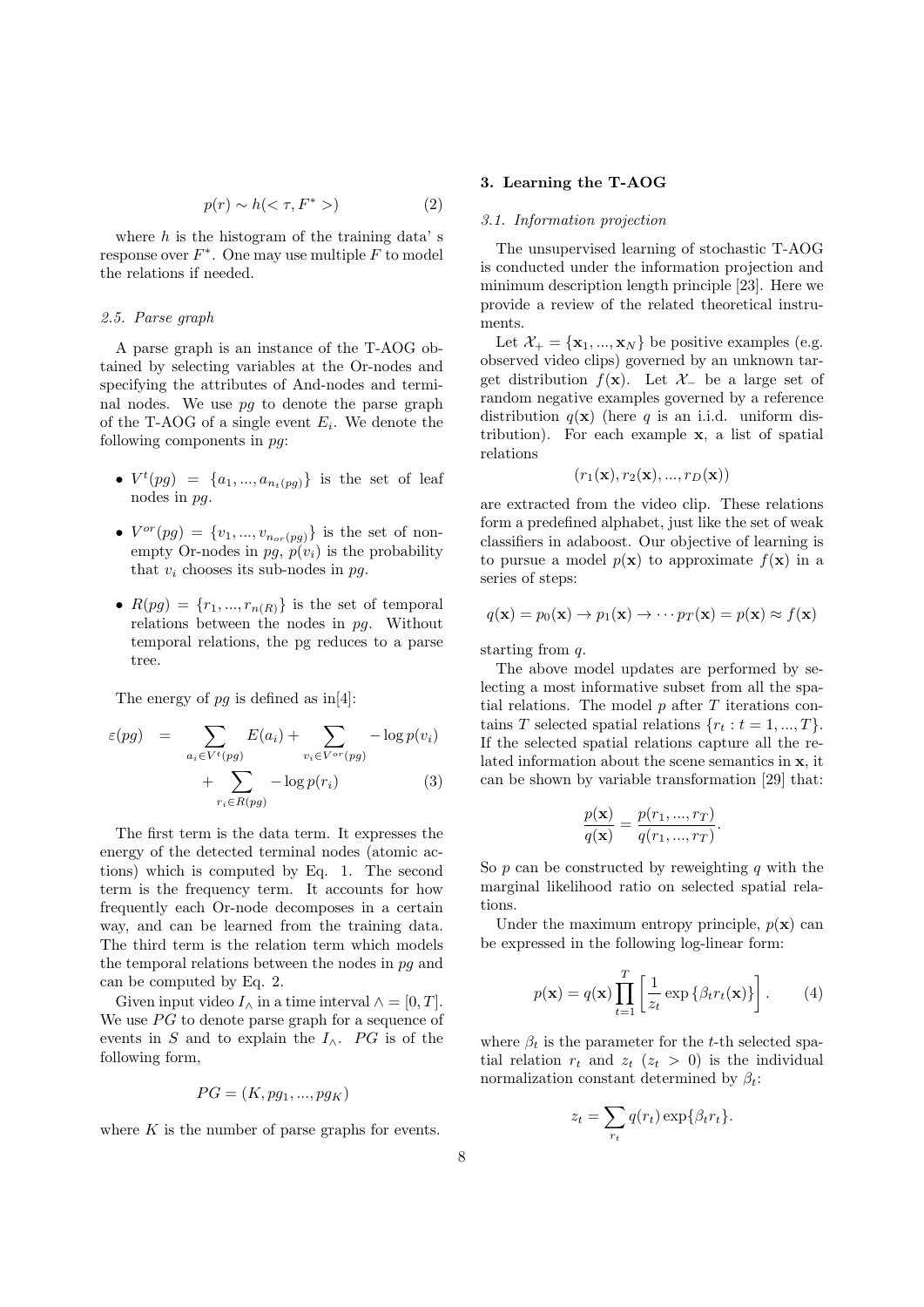|                   |          |         | $t = 1$      |                                             |   |   | $t = 2$ |                                                           |   |              |         | $t = T$ |
|-------------------|----------|---------|--------------|---------------------------------------------|---|---|---------|-----------------------------------------------------------|---|--------------|---------|---------|
|                   |          |         |              | $\Gamma_1$ $\Gamma_2$ $\Gamma_3$ $\Gamma_K$ |   |   |         | $T_1$ $T_2$ $T_3$ on $T_8$ m on $T_1$ $T_2$ $T_3$ m $T_8$ |   |              |         |         |
| Clip <sub>1</sub> |          |         | 0            |                                             | 0 | 0 | 1       | 1                                                         | 1 |              | 0       | $\circ$ |
| Clip <sub>2</sub> | 0        | 1       | 0            | 1                                           | 0 | 0 | 1       | 1                                                         | 1 | 1            | 0       | 0       |
| Clip <sub>3</sub> | 0        | 1       | $\circ$      | 1                                           | 0 | 0 | 1       | 1                                                         | 1 | $\mathbf{1}$ | $\circ$ | 0       |
|                   | $\cdots$ |         |              |                                             |   |   |         |                                                           |   |              |         |         |
| Clip <sub>9</sub> | 0        | 0       | $\mathbf{1}$ |                                             | 0 |   |         |                                                           | o |              | 1       | 0       |
| Clip 10           | 0        | $\circ$ | 1            |                                             | ٥ | 1 | 1       |                                                           | 0 |              | 1       | ٥       |
| $\cdots$          | m        |         |              |                                             |   |   |         |                                                           |   |              |         |         |
| Clip 55           | 0        |         | 0            | 0                                           | 0 | 1 | 1       | $\mathbf{1}$                                              | 1 | O            | 0       | 1       |
|                   |          |         |              |                                             |   |   |         |                                                           |   |              |         |         |

Figure 6: Pursuing homogeneous blocks from the data matrix. Each block corresponds to a terminal node or an Andnode in T-AOG.

By the information projection principle [30, 31, 29], we adopt a step-wise procedure to for selecting spatial relations. In particular, the t-th spatial relation  $r_t$  is selected and model  $p_t$  is updated by:

$$
p_t = \arg\min \quad \mathcal{K}(p_t|p_{t-1})
$$
  
s.t. 
$$
E_{p_t}[r_t] = \frac{1}{N} \sum_{i=1}^N r_t(\mathbf{x}_i)
$$
(5)

where  $K$  denotes the Kullback-Leibler divergence, and by minimizing it we select a most informative spatial relation  $r_t$  to augment  $p_{t-1}$  towards  $p_t$ . The constraint equation in Eq. (5) ensures that the updated model is consistent with the observed training examples on marginal statistics. The optimal  $\beta_t$  can be found by a simple line search or gradient descent to satisfy the constraint in Eq. (5).

### 3.2. Block pursuit on data matrix

Data matrix. Firstly we set up a data matrix R using spatial relations of positive training examples as shown in Figure 6. Each row of  $\bf{R}$  is the vector of spatial relations detected from one example (or video clip) in  $\mathcal{X}_+$ . For simplicity, we assume all positive training examples are aligned and have the same dimensionality. Therefore  $\bf{R}$  is a matrix with  $N$  (number of positive examples) rows and  $D$ (number of all candidate spatial relations) columns, and each entry

$$
\mathbf{R}_{ij} = r_j(\mathbf{x}_i)
$$

is a binary response.  $\mathbf{R}_{ij} = 1$  means the spatial relation *j* holds in example  $\mathbf{x}_i$ .

Block pursuit. On the data matrix, we pursue large homogeneous blocks  $\{\mathcal{B}_k : k = 1, ..., K\}$ . A block is specified by a set of common spatial relations (columns) that co-occur in a set of examples (rows). Each block corresponds to a frequent verb concept, i.e. an terminal node or And-node composed by several spatial relations. For example, the verb concept  $a_{02}$  (arrive at the door) in Table 2 is composed by two spatial relations: near(agent, door) and stand(agent). The verb concept emerges from data because it appears frequently and with high confidence, thus it is readily represented by an AND node that strongly binds its constituent relations. Quantitatively, we can measure this by the information gain of block  $\mathcal{B}_k$ , computed by the summation over the block:

$$
Gain(\mathcal{B}_k) = \sum_{\substack{i \in rows(\mathcal{B}_k) \\ j \in \text{cols}(\mathcal{B}_k)}} (\beta_{k,j} \mathbf{R}_{i,j} - \log z_{k,j}) \qquad (6)
$$

where  $rows(\cdot)$  and  $cols(\cdot)$  denote the rows and columns of block  $\mathcal{B}_k$ . cols $(\mathcal{B}_k)$  correspond to the selected spatial relations, capturing their cooccurrence in space and time. And rows $(\mathcal{B}_k)$  are the examples that belong to the k-th block.  $\beta_{k,j}$ is the multiplicative parameter of selected spatial relation j, and  $z_{k,j}$  is the individual normalizing constant determined by  $\beta_{k,i}$ . Eq. (6) measures the information gain by explaining the submatrix covered by  $\mathcal{B}_k$  using the foreground model p instead of the background model  $q$ . Similar approaches have also been adopted in the grammar learning of textual data [32].

Recall that we pursue a series of models starting from  $q(\mathbf{x})$  to approximate the target distribution  $f(\mathbf{x})$  governing training positives  $\mathcal{X}_+$ . This corresponds to maximizing the log-likelihood log  $p(\mathbf{x})$  on  $\mathcal{X}_+$ . Initially  $p = q$ , and the data matrix has a log-likelihood  $L_0(\mathbf{R})$ . After pursuing K blocks, the resulting image log-likelihood is:

$$
L = L_0 + \sum_{k=1}^{K} \text{Gain}(\mathcal{B}_k). \tag{7}
$$

The block pursuit algorithm is a greedy procedure that maximizes the log-likelihood in Eq. (7). Each time we permute rows and columns the data matrix to pursue the block with the largest gain as computed in Eq. (6). The entries covered by the block are then explained away and excluded from subsequent block pursuit. This procedure is repeated until the information gain of the newly pursued block is negligible.

To penalize the model complexity, we apply a constant penalty for each additional block learned.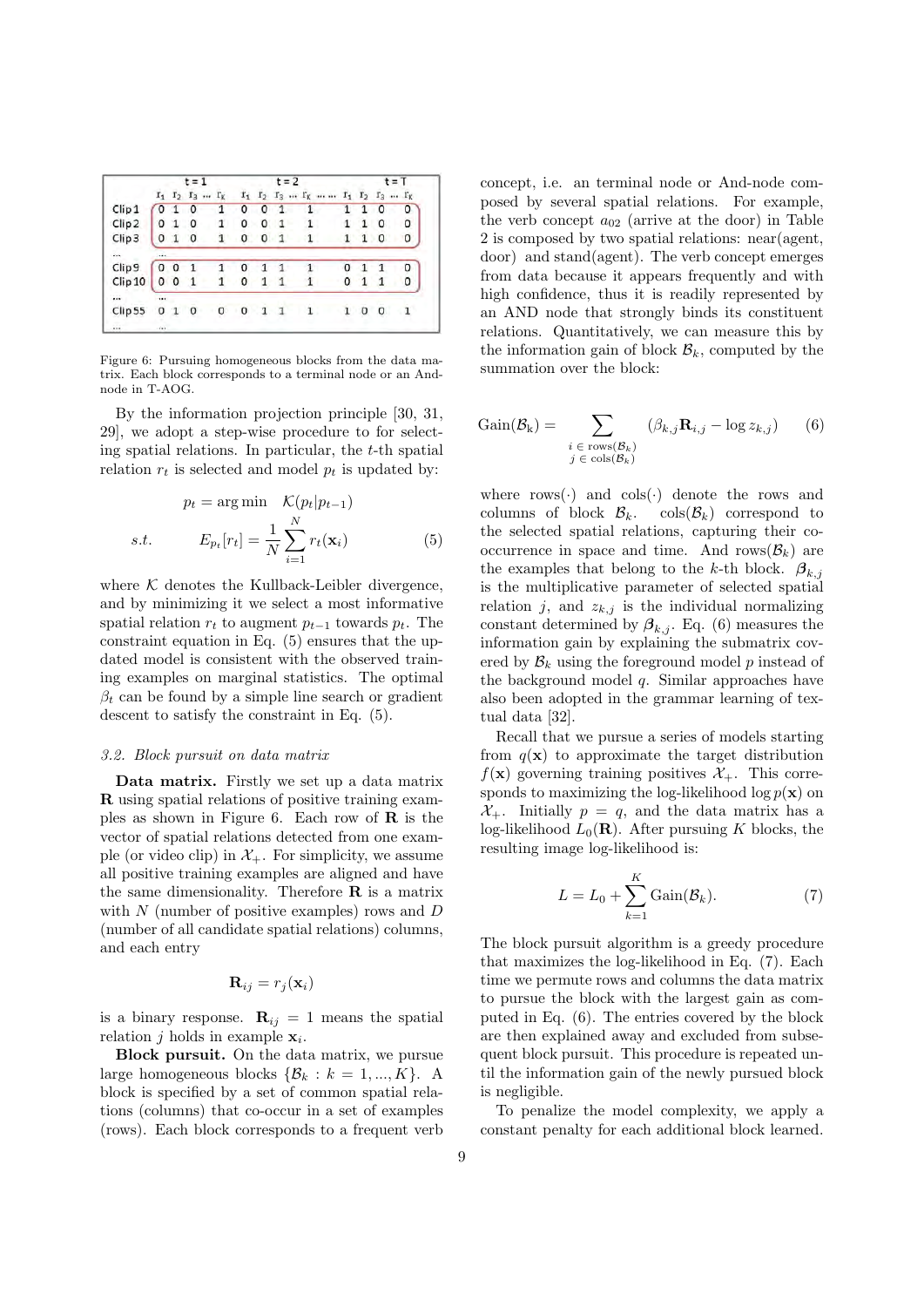This is equivalent to imposing a Laplacian prior on the size of the learned grammar.

The above block pursuit procedure can be implemented either by clustering, which produces multiple blocks or non-terminal nodes at the same time, or by stepwise pursuit, which produces one block or non-terminal node at a time.

The block pursuit procedure for T-AOG is carried out into two stages. (1) Learn a set of terminal nodes as blocks on the data matrix of grounded spatial relations. These terminal nodes account for atomic events which directly specify spatial temporal configurations of grounded relations. This is done by clustering. (2) Learn non-terminal nodes as blocks on the data matrix of atomic actions, to account for longer events composed of atomic actions.

# 3.3. Detecting grounded spatial relations

As a preprocessing step, we perform one round of bottom up detection for grounded spatial relations.

Firstly we use a standard background subtraction algorithm to segment moving agent and fluent changes of objects, and use a commercial surveillance system to track the detected agent.

The relations of agents' location  $(r_0 \sim r_{13})$  are detected by the distance between agent and objects which belongs to normal distribution. The location of the agent is detected by combining foreground segmentation and skin color detection that locates head and hands of the agent . Then the distance between agent and objects is computed directly as the location of objects are known (automatically detected or manually labeled).

The agent pose is inferred by a nearest neighbor classifier using both pixels and foreground segmentation map within the estimated bounding box for the agent. An illustration of four poses using segmented foreground mask is shown in Figure 7. The agent-environment interaction touch(agent, keyboard) and touch(agent, phone) are detected by checking whether there is enough skin color within the designated area for the laptop and phone, which are static objects in the office environment. The relation touch(agent, mug) and touch(agent, tea box) are also detected using skin color, and also the unique color and shape of the mug and tea box. When a relation involves an object, the object is tracked until the relation finishes and the new position of the object will be updated.

The environment relations occlude(soccer match, screen) is determined by checking whether there is large amount of green color within the designated area of laptop. The on relations are detected by the properties of the object area such as intensity histogram of the bounding box.

Using the techniques described above, we detect grounded relations for every video frame. The detection result is organized as a spatial temporal table where each row corresponds to a time frame. Each column corresponds to a grounded relation.



Figure 7: Standing, bending, sitting and raising-arm poses.

#### 3.4. Learning atomic actions

We define *atomic actions* to be simple and transient events composed spatially and temporally by grounded relations. To learn an alphabet of atomic actions, we use a temporal scanning window spanning 5 frames to collect a large number of small clips. Each 5-frame clip is described by the detected relation vector:

$$
\{({\bf r}_{1,1},...,{\bf r}_{1,D},...,{\bf r}_{5,1},...,{\bf r}_{5,D})\}
$$

where  $D = 24$  is the number of grounded relations detected per frame. A k-means clustering is then performed on the grounded relation vectors of these 5-frame clips, using the simple Hamming distance as the metric. And a centroid of a cluster is simply determined as the grounded relation vector that has minimal distance to all the cluster members. As the times pan is very small, we can assume that the grounded relations (e.g. agent location, pose) stay constant during the short period. So we constrain the centroids to be stationery, i.e.  ${\bf r}_{1,d} = {\bf r}_{2,d} = ... {\bf r}_{5,d}, \forall d = 1,...D.$  For each cluster, we estimate the symbol probabilities  $p(\mathbf{r}_1), \ldots,$  $p(\mathbf{r}_{24})$  by counting the member sub-sequences of the cluster. And we represent this stochastic model by its mode (the most likely sub-sequence) as the cluster prototype  $\mathbf{r}_{1:24}^{(k)}$  for brevity. Each cluster corresponds to a block pursued in the data matrix in Figure 6.

The result of clustering is a list of 26 atomic actions shown in Table 2. Each atomic action is represented by a list of grounded relations that are activated. The semantic description for these atomic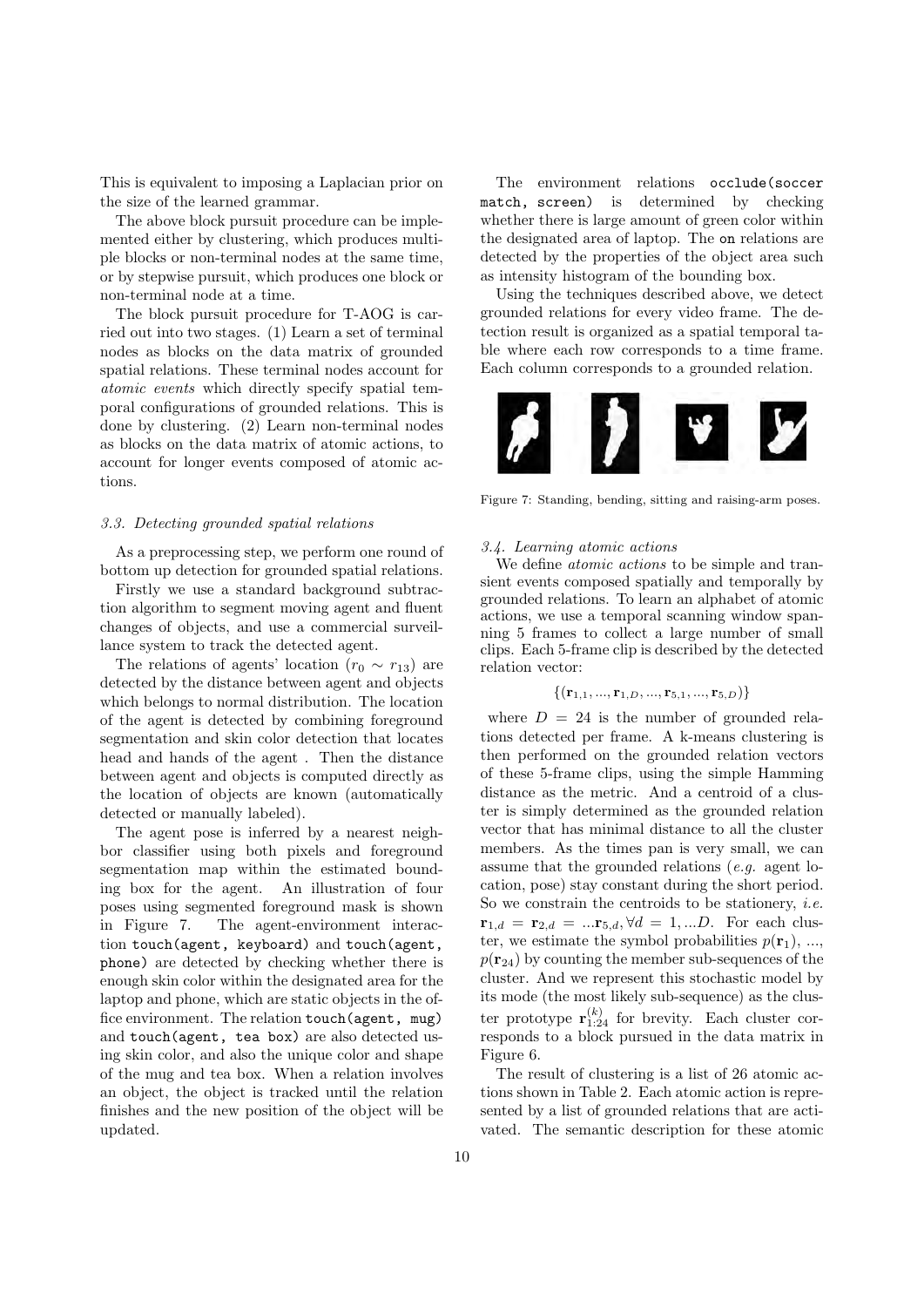

Figure 8: The duration model for the length of repetition.

actions is in Table 2. The atomic actions that happen most frequently include  $a_{19}$  (sit near laptop),  $a_{22}$  (use laptop),  $a_{20}$  (watch soccer) and  $a_{03}$ (enter door).  $a_{19}$ ,  $a_{22}$  can be considered as constituent components of a longer event "working by laptop".  $a_{03}$  indicates the student is entering or leaving. The the learned atomic actions and their relative frequencies are representative and truthful to the video data.

Now the sequence of multi-dimensional relations is encoded by the alphabet of 26 atomic actions. For the computational efficiency in discovering longer events, we use hard assignments by computing the most likely atomic action per every 5 frames. The resulting sequence of atomic actions is

 $\mathbf{w}_{1:T} = (w_1, ..., w_T), \qquad \text{where } w_t \in \{a_{01}, ..., a_{26}\}\$ 

and  $T$  is the total number of video frames divided by 5.

#### 3.5. Learning longer events and T-AOG

There is large variation in the duration of atomic actions. For example, a student may repeatedly enter the office, work for a varying time and leave the office. If we naively group atomic actions into longer ones, we get a large number of repetitive patterns of various lengths, providing little information. To deal with temporal variation, we perform a simple compression operation: every repetitive subsequence is summarized into one symbol (e.g. *bbbb* substituted by  $b$  ). We may interpret this operation as learning a large number of grammar rules in the form  $N \rightarrow NN...N$  with various lengths of repetition. We estimate a non-parametric model (Figure8) for the length of repetition, or duration under maximum likelihood principle.

After compression, the original sequence of atomic actions  $\mathbf{w}_{1:T}$  is transformed into a much

shorter one  $c_{1:M}$   $(M \ll T)$  where each symbol  $c_i$  takes value from the same domain as  $w_i$ .

There will be some frames that non of the relations are activated except  $r_{21}$ , that is, in these frames the agent just stand somewhere that not near any interested objects. These frames are regarded as background frames, that is during these frames, no interest event or action happened. The background frames and the frames in which absent is detected are used to separate the video into different sequences, each sequence is an single event. One example sequence (event) is  $a_{01}, a_{02}, a_{03}$ , it is the entering event, which composed of absent, arrive at door and enter door. Another example is  $a_{25}, a_{26}, a_{14}, a_{15}, a_{12}, a_{13}$ . It is the taking water event, which composed of arrive mug, take mug, arrive at tea box, use tea box, arrive dispenser, use dispenser. These sequences are used to learn the grammar.

We then scan the sequence  $c_{1:M}$  to collect subsequences of length  $l (l = 2$  in our system) and form a data matrix. Now the columns of this data matrix are atomic actions instead of grounded relations. A large number of homogeneous blocks  $(i.e.$  frequent sub-sequences) are identified from the data matrix. They are candidates for the right hand side of production rules in the event grammar. From the candidates, we select a subset of production rules in a step wise fashion.

The proposed candidate production rule takes the form  $\alpha \rightarrow \beta \gamma$ . It re-encodes the current sequence into a new sequence by replacing all occurrences of  $\beta\gamma$  by  $\alpha$ . By doing this, the reduction in description length is computed as:

$$
reduction = \Delta_1 + \Delta_2 + \Delta_3 - constant \tag{8}
$$

and,

$$
\Delta_1 = n'_\alpha \cdot \left( \log \frac{n_\alpha}{n'} \right) - \log \frac{n_\beta}{n} - \log \frac{n_\gamma}{n} \right)
$$

$$
\Delta_2 = n'_\beta \cdot \left( \log \frac{n'_\beta}{n'} - \log \frac{n_\beta}{n} \right) + n'_\gamma \cdot \left( \log \frac{n'_\gamma}{n'} - \log \frac{n_\gamma}{n} \right)
$$

$$
\Delta_3 = (n' - n'_\beta - n'_\gamma - n'_\alpha) \cdot \log \frac{n}{n'}
$$

where  $n'_{\alpha}, n'_{\beta}, n'_{\gamma}$  are the frequencies of  $\alpha, \beta, \gamma$  in the new sequence respectively,  $n_{\beta}, n_{\gamma}$  are the corresponding frequencies in the current sequence.  $n$  is the length of the current sequence.  $n' = n - n'_\alpha$  is the length of the new sequence. We rank the candidate production rules using Eq.8 and select the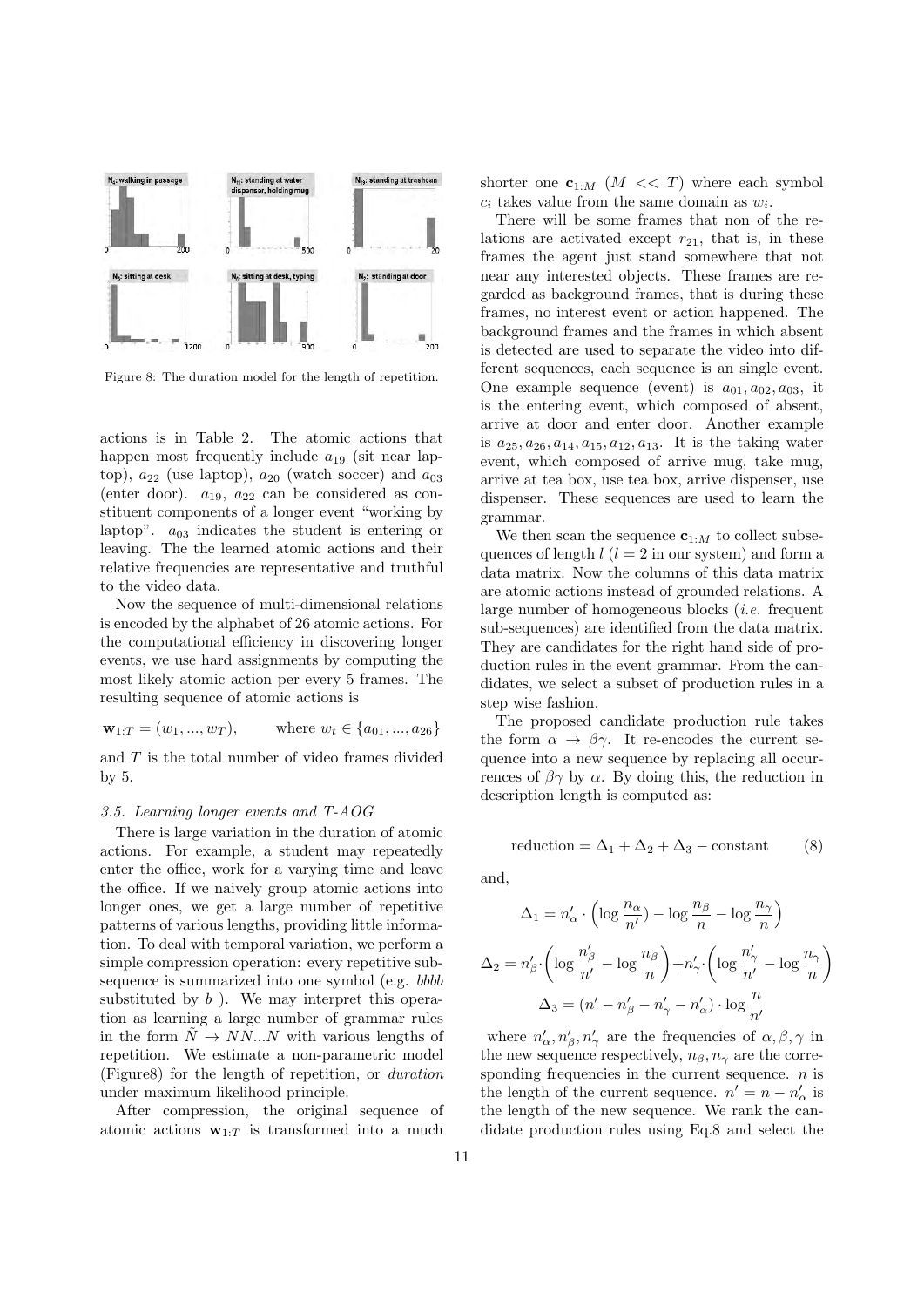Table 3: Learned production rules of T-AOG. For simplicity, we omit the starting symbol  $S$  and the branching probabilities that  $S$  produces the following non-terminal nodes.

| Production rule                                  | Semantic                      |
|--------------------------------------------------|-------------------------------|
| $N_{01} \rightarrow a_{01}a_{02}a_{03}a_{02}$    | absent, arrive at door, en-   |
|                                                  | terdoor, arrive at door       |
| $N_{02} \rightarrow a_{02} a_{03} a_{02} a_{01}$ | arrive at door, enter door,   |
|                                                  | arrive at door, absent        |
| $N_{03} \to a_{04} a_{06}$                       | stand near phone, stand       |
|                                                  | and phone                     |
| $N_{04} \rightarrow a_{05}a_{07}$                | sit near phone, sit and use   |
|                                                  | phone                         |
| $N_{05} \rightarrow a_{25} a_{26}$               | arrive at mug, take mug       |
| $N_{06} \to a_{10} a_{11}$                       | arrive at basin, tdump wa-    |
|                                                  | ter                           |
| $N_{07} \rightarrow a_{14}a_{15}$                | arrive at tea box, use tea    |
|                                                  | box                           |
| $N_{08} \to a_{12} a_{13}$                       | arrive at dispenser, use dis- |
|                                                  | penser                        |
| $N_{09} \rightarrow a_{26}a_{25}$                | take mug, arrive at mug       |
| $N_{10}$<br>→                                    | take mug, dump water,         |
| $N_{05}N_{06}N_{07}N_{08}N_{09}$                 | make tea, take water, take    |
|                                                  | mug                           |
| $N_{11} \rightarrow N_{05} N_{07} N_{08} N_{09}$ | take mug, make tea, take      |
|                                                  | water, take mug               |
| $N_{12} \rightarrow N_{05} N_{08} N_{09}$        | take mug, take water, take    |
|                                                  | mug                           |
| $N_{13} \rightarrow N_{05} N_{06} N_{08} N_{09}$ | take mug, dump water,         |
|                                                  | take water, take mug          |
| $N_{14} \rightarrow a_{18}a_{19}a_{22}$          | arrive at laptop, sit near    |
|                                                  | laptop, use laptop            |
| $N_{15} \to N_{14} a_{19}$                       | use laptop, sit near laptop   |
| $N_{16} \to a_{20} a_{21}$                       | watch soccer, celebrate       |
| $N_{17} \rightarrow N_{14} N_{16}, a_{19}$       | use laptop, watch soccer,     |
|                                                  | sit near laptop               |

largest one. This learning procedure is recursively carried out, until the reduction of description length is too small for any new candidate production rule.

As a result, we obtain a dictionary of new production rules shown in Table 3, where to make the grammar more compact we merge shorter production rules into a longer ones that maximally reduce the description length.

We can see from the table that  $N_{10} \sim N_{13}$  are taking water events, we can cluster them by the objects involved in them, the mug. Similarly,  $N_{15}$ and  $N_{17}$  are clustered by the laptop. Then, we can align them to learn the OR-Node. We introduce a special event (action) "NULL" to represent that the NULL event(action). It represents the event or action that is not interested. We put NULL event in the aligned sequence as show in Figure. 9, and by combining the production rules  $(e.g.,)$  $N_4NULL \cup N_4N_5 \rightarrow N_4(NULL \cup N_5))$  we get a stochastic T-AOG for each clustered event. The T-AOG of the take water event is illustrated in Figure. 10, where for brevity we only show the graph structure and omit the branching probabilities of OR nodes. Here an AND node represents an event is decomposed into sub-events or atomic actions; an OR node represents alternative ways to realize an event. The T-AOG presents a large amount of node sharing in the compositional hierarchy.

The terminal nodes  $\{a_1, a_2, ...\}$  and non-terminal And-nodes form a compositional hierarchy. By learning them altogether, we greatly reduce the ambiguity of segmenting video into events and atomic actions.

# 3.6. Learning the parameters of T-AOG

After the structure (i.e. And-Or nodes) of T-AOG is learned, we can compute the probability of each branch of OR-Node by counting the time each branch appears. This is essentially a maximum likelihood estimation. The details can be found in [4]. Let  $V_i^{or}$  be an Or-node and v be an index of one of  $V_i^{or}$ 's branches, then

$$
p(V_i^{or} = v) = \frac{\sum_{pg \in PG} \mathbf{1}_{V_i(pg) = v}}{|PG|}
$$

where  $PG$  is the set of all parse graphs on the training data.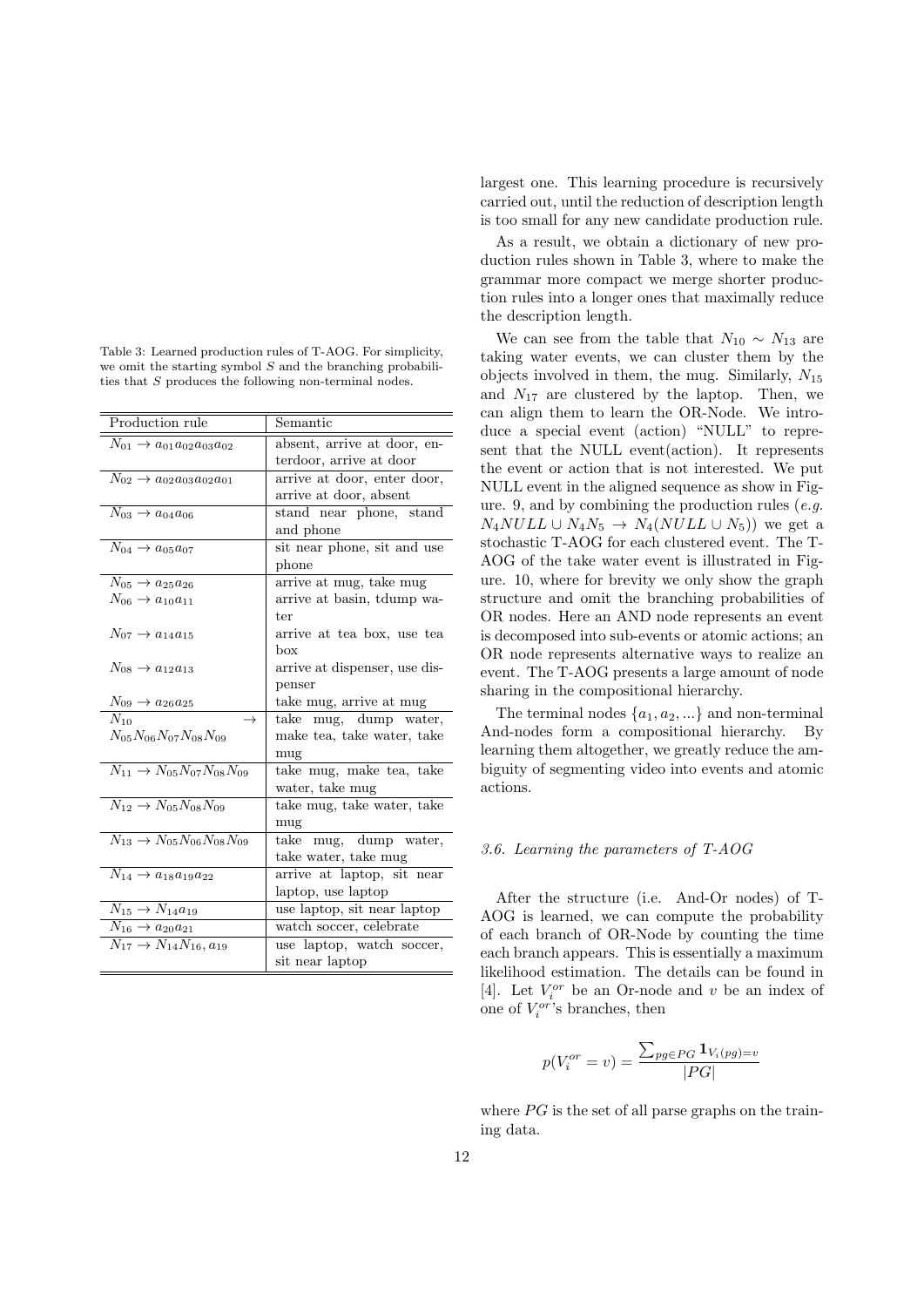

Figure 9: The aligned rules of fetching water.



Figure 10: The learned T-AOG of fetching water.

# 4. Event parsing with Goal inference and Intent Prediction

In this section, we first show the event parsing process by assuming that there is only one agent in the scene in Section 4.1 - 4.3. In Section 4.4 we show how to parse events when there are multiple agents in the scene.

# 4.1. Formulation of event parsing

The input of our algorithm is a video  $I_0$  in a time interval  $\wedge = [0, T]$ , and atomic actions are detected at every frame  $I_t$ . We denote by  $\wedge_{pg_i}$  the time explained by parse graph  $pg_i$ .  $PG = (K, pg_1, ..., pg_K)$ is regarded as an interpretation of  $I_{\wedge}$  where

$$
\begin{cases} \cup_{i=1}^{K} \wedge_{pg_i} = \wedge \\ \wedge_{pg_i} \cap \wedge_{pg_j} = \emptyset \quad \forall ij \quad i \neq j \end{cases} \tag{9}
$$

We use a small T-AOG in Figure 11(a) to illustrate the algorithm. Figure 11(b) shows a sample input of atomic actions. Note that there are multiple atomic actions at each time point. Figure  $11(c)$ , (d) and (e) show three possible parse graphs (interpretations) of the input up to time  $t_4$ .  $PG_1 = (1, pg_1)$  in figure 11(c) is an interpretation of the video  $I_{[t_1,t_4]}$  and it segments  $I_{[t_1,t_4]}$  into one single event  $E_1$  at the event level, and segments



Figure 11: (a) A small T-AOG. (b) A typical input of the algorithm. (c),(d) and (e) are three possible parse graphs (interpretations) of the video  $I_{\wedge [t_1, t_4]}$ . Each interpretation segments the video  $I_{\wedge [t_1,t_4]}$  into single events at the event level and into atomic actions at the atomic action level.

 $I_{[t_1,t_4]}$  into three atomic actions  $a_1, a_3$  and  $a_4$  at the atomic action level.  $PG_2 = (2,pg_2,pg_3)$  in Figure 11(d) segments  $I_{[t_1,t_4]}$  into two single events  $E_1$  and  $E_2$ , where  $E_2$  is inserted in the process of  $E_1$ . Similarly  $PG_3 = (2, pg_4, pg_5)$  in 11(e) is another parse graph and segments  $I_{[t_1,t_4]}$  into two single events  $E_1$  and  $E_2$ .

We can see that the segmentation of events is automatically integrated in the parse process and each interpretation could segment the video  $I_0$  into single events, and remove the ambiguities in the detection of atomic actions by the event context. The energy of  $PG$  is

$$
E(PG \mid I_{\wedge}) = p(K) \sum_{k=1}^{K} (\varepsilon(pg_k \mid I_{\wedge_{pg_k}}) - \log p(k))
$$
\n(10)

where  $p(k)$  is the prior probability of the single event whose parse graph in PG is  $pq_k$ , and  $p(K)$ is a penalty item that follows the poisson distribution as  $p(K) = \frac{\lambda_T^K e^{-\lambda_T}}{K!}$  where  $\lambda_T$  is the expected number of parse graphs in  $I_{\wedge}$ . The probability for  $PG$  is of the following form

$$
p(PG \mid I_{\wedge}) = \frac{1}{Z} \exp\{-E(PG \mid I_{\wedge})\} \tag{11}
$$

where  $\boldsymbol{Z}$  is the normalization factor and is summed over all PG as  $Z = \sum_{PG} \exp\{-E(PG \mid I_0)\}.$  The most likely interpretation of  $I_$  can be found by maximizing the following posterior probability

$$
PG^* = \arg\max_{PG} p(PG \mid I_\wedge) \tag{12}
$$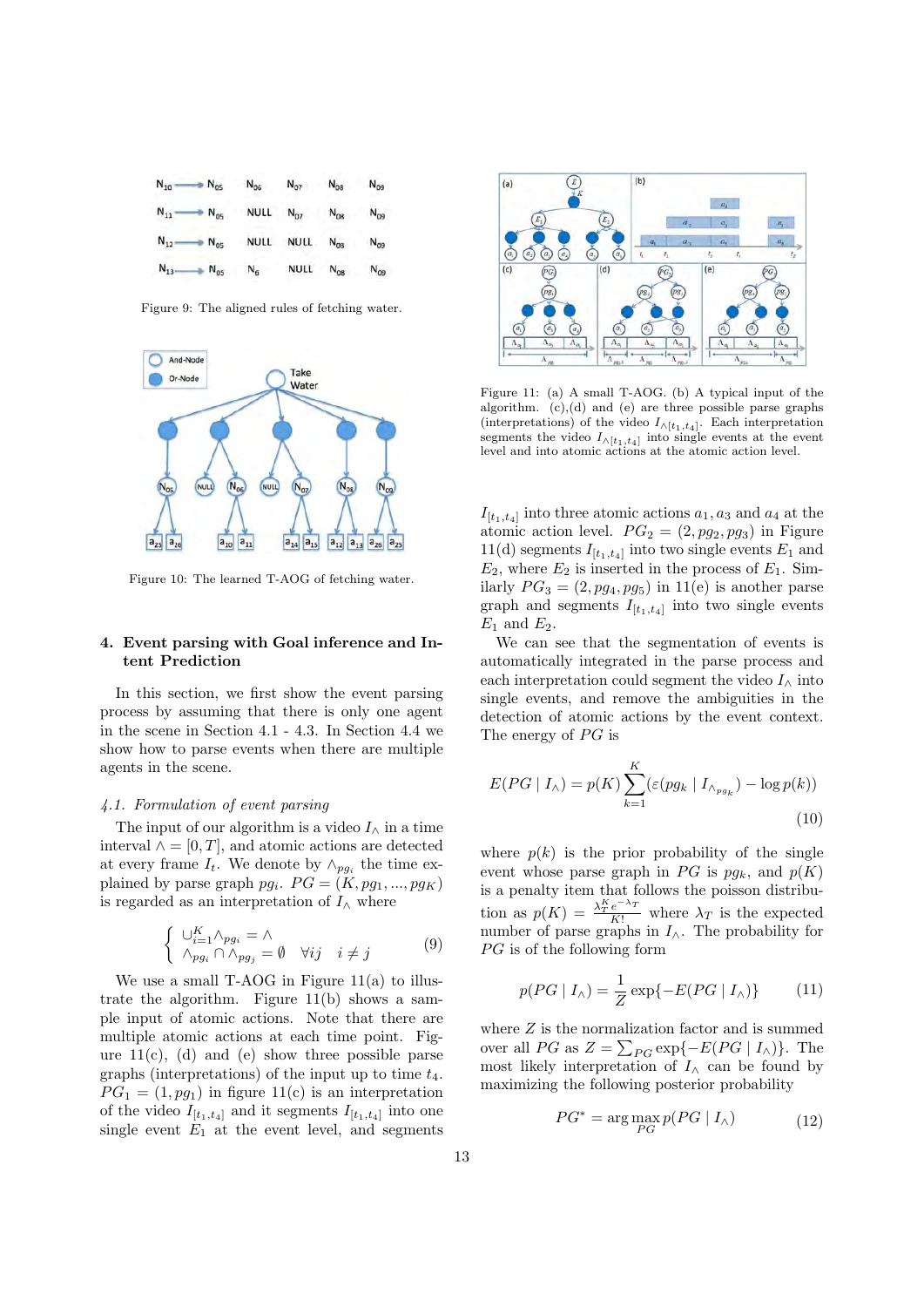

Figure 12: (a) The two T-AOGs of single event  $E_1$  and  $E_2$ . (b) The input in the worst case. (c) The parse graphs at time  $t_1$ . (d) The parse graphs at time  $t_2$ 

When the most possible interpretation is obtained, the goal at frame  $I_T$  can be inferred as the single event whose parse graph  $pg_i$  explains  $I_T$ , and the intent can be predicted by the parse graph  $pg_i$ .

#### 4.2. Generating parse graphs of single events

We implemented an online parsing algorithm for T-AOG based on Earley's [6] parser to generate parse graphs based on the input data. Earley's algorithm reads terminal symbols sequentially, creating a set of all pending derivations (states) that is consistent with the input up to the current input terminal symbol. Given the next input symbol, the parsing algorithm iteratively performs one of three basic operations (prediction, scanning and completion) for each state in the current state set.

For clarity, we use two simple T-AOGs of  $E_1$  and  $E_2$  without set nodes as shown in Figure12(a) to show the parsing process. Here we consider the worst case, that is, at each time, the input will contain all the atomic actions in  $E_1$  and  $E_2$  as shown in Figure12(b). At time  $t_0$ , in the prediction step,  $E_1$ ' s first atomic action  $a_1$  and  $E_2$ ' s first atomic action  $a_4$  are put in the open list. At time  $t_1$ , in the scanning step, since  $a_1$  and  $a_4$  are in the input, they are scanned in and there are two partial parse graphs at  $t_1$  as shown in Figure 12(c). Notice that we do not remove  $a_1$  and  $a_4$  from the open list. This is because the input is ambiguous, if the input at  $t_1$  is really  $a_1$ , then it cannot be  $a_4$  and should not be scanned in and should stay in the open list waiting for the next input. It is the same that if the input at  $t_1$  is really  $a_4$ . Then based on the parse graphs,  $a_2, a_3$  and  $a_5$  are predicted and put in the open list. Then at time  $t_1$ , we have  $a_1, a_2, a_3, a_4, a_5$ in the open list. At time  $t_2$ , all of the five nodes in the open list are scanned in and we will have 7 parse graphs (five new parse graphs plus the two parse graphs at  $t_1$ ) as shown in Figure 12(d). The two parse graphs at  $t_1$  are kept unchanged at  $t_2$  to preserve the ambiguities in the input. This process will continue iteratively and all the possible parse graphs of  $E_1$  and  $E_2$  will be generated.

# 4.3. Run-time incremental event parsing

As time passes, the number of parse graphs will increase rapidly and the number of the possible interpretations of the input will become huge, as Figure 13(a) shows. However, the number of acceptable interpretations  $(PG$  with probability higher than a given threshold) does not keep increasing, it will fluctuate and drop sharply at certain time, as shown in Figure 13(b). We call these time points the "decision moments". This resembles human cognition. When people watch others taking some actions, the number of possible events could be huge, but at certain times, when some critical actions occurred, most of the alternative interpretations can be ruled out.

Our parsing algorithm behaves in a similar way. At each frame, we compute the probabilities of all the possible interpretations and only the acceptable interpretations are kept. The parse graphs which are not contained in any of these acceptable interpretations are pruned. This will reduce the complexity of the proposed algorithm greatly.

# 4.4. Multi-agent Event parsing

When there are multiple agents in the scene, we can do event parsing for each agent separately. That is, for each agent in the scene, the atomic actions are detected (all other agents are regarded as objects in the scene) and parsed as mentioned above, then the interpretations of all the agents in the scene are obtained.

# 5. Experiments

# 5.1. Data set

For evaluation, we collect videos in 5 indoor and outdoor scenes, including office, lab, hallway, corridor and near vending machines. Figure 14 shows some screen-shots of the videos. The training video total lasts for 60 minutes, and contains 34 types of atomic actions (26 of the 34 types of atomic actions are listed in Table 2 for the office scene) and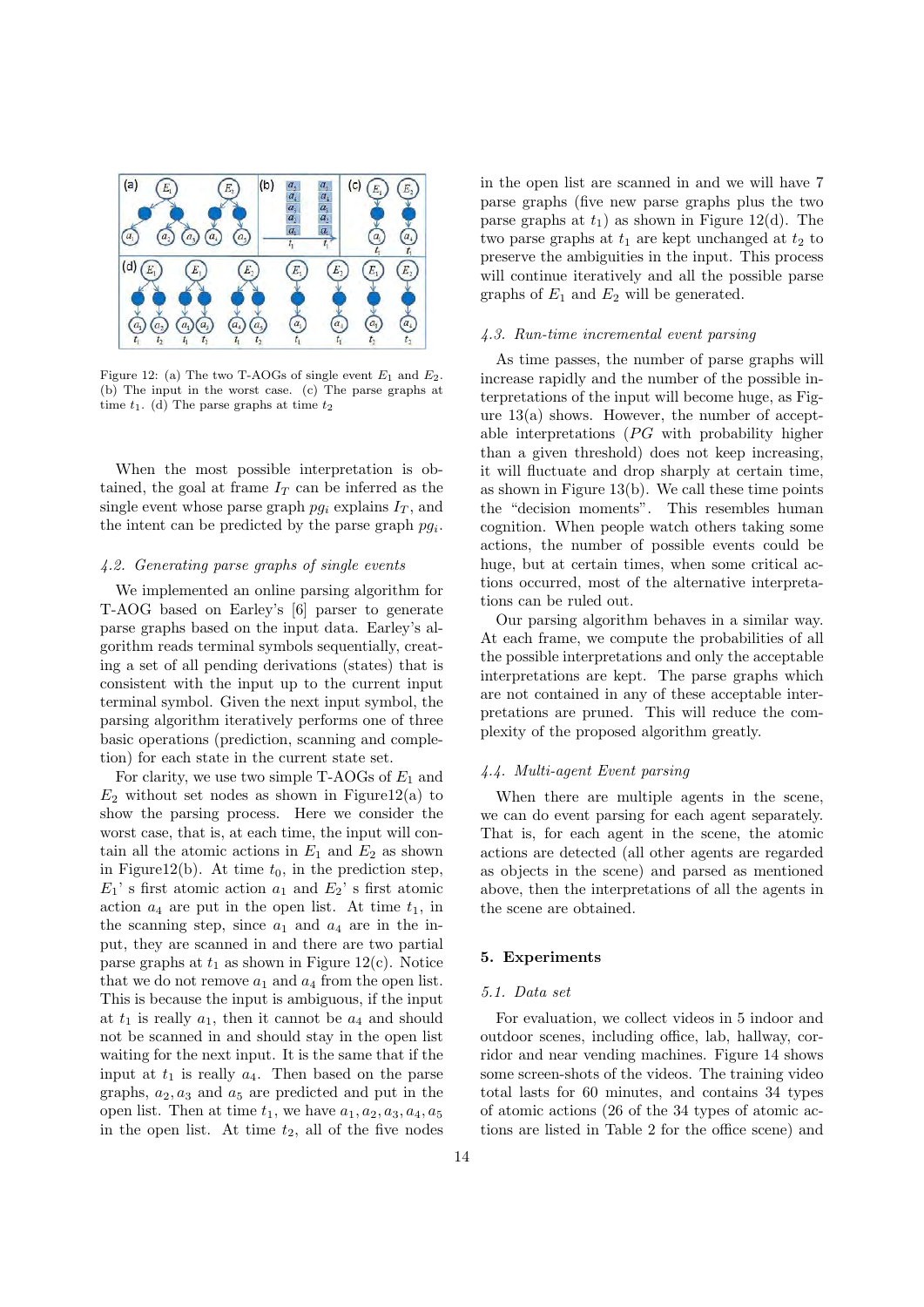

Figure 13: (a) The number of possible interpretations (in logarithm) vs time (in seconds). (b) The number of acceptable interpretations vs time. The decision moments are the time points on which the critical actions happen and the number of acceptable interpretations drops sharply.



Figure 14: Some screen shots of the data.

12 events categories. Each event happens 3 to 10 times.

The structures of the T-AOG are learned automatically from the training data as described in section 3, the parameters and temporal relations are also learned from the training data. The testing video lasts 50 minutes and contains 12 event categories, including single-agent events like getting water and using a microwave, and multi-agent events like discussing at the white board and exchanging objects. The testing video also includes event insertion such as making a call while getting water.

#### 5.2. Event recognition

The performance of event recognition is shown in Table 4. Figure 15 shows the recognition results of events which may involve multiple agents and happen concurrently.

Using the learned T-AOG, we parse the sequence of atomic actions extracted from a long video in Figure16. The sequence is already compressed so that repeating subsequences are suppressed into single symbols. In the zoomed-out parts of the parse graph in Figure16, we also show the detected bounding boxes of the agent. The semantic description for different non-terminal nodes is also illustrated.

### 5.3. Goal inference and intent prediction

Besides the classification rate, we also evaluate the precision of the goal inference and intent prediction online. We compare the result of the proposed algorithm with 5 human subjects as was done in the cognitive study with toy examples in a maze world in [2]. The participants viewed the videos with several judgement points, at each judgement point, the participants were asked to infer the goal of the agent and predict his next action with probability.

Table 4: Recognition accuracy of our algorithm.

| Scene      | Number          | of Correct | Accuracy |
|------------|-----------------|------------|----------|
|            | event instances |            |          |
| Office     | 32              | 29         | 0.906    |
| Lab        | 12              | 12         | 1.000    |
| Hallway    | 23              | 23         | 1.000    |
| Corridor 9 |                 | 8          | 0.888    |
| Outdoor 11 |                 | 11         | 1.000    |

Figure 17 (a) shows five judgement points of an event insertion (making a call in the process of getting water). Figure 17 (b) shows the experimental results of event segmentation and insertion. Figure 17 (c) shows the goal inference result obtained by participants and our algorithm respectively, and Figure 17 (d) shows the intent prediction results. Our algorithm can predict one or multiple steps according to the parse graph. Here we only show the result of predicting one step. Although the probabilities of the goal inference and intent prediction results are not the same as the average of the participants, the final classifications are the same. In the testing video, we set 30 judgement points in the middle of events. The accuracy of goal inference is 90% and the accuracy of intent prediction is 87%.

### 5.4. Atomic action recognition with event context

Due to the ambiguity of bottom up detection, the sequence of detected atomic actions is noisy and prone to error. We propose to use the learned T-AOG to "de-noise" the atomic actions sequence. With the learned spatial and temporal grammars as the prior, the detection of atomic actions follows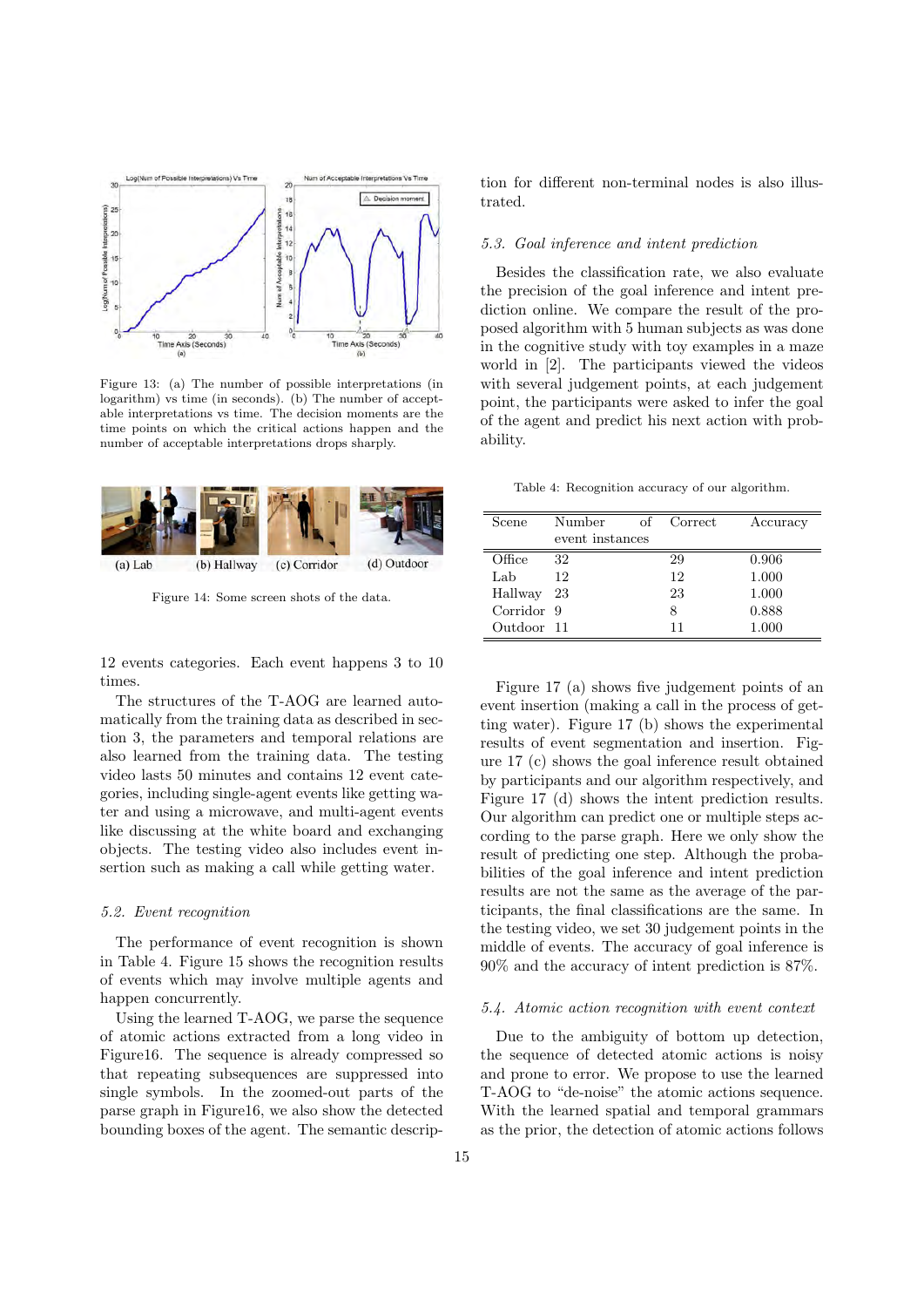

Figure 15: Experiment results of event parsing for multiple agents. Agent P1 works during frames 4861 to 6196, agent P2 enters the room from frames 6000 to 6196, then they go to the white board, have a discussion and leave the board. The semantic meaning of the atomic actions are shown in Table 2.



Figure 16: Video parsing result.

a Bayesian maximum-a-posteriori:

$$
\mathbf{a}^* = \arg\max_{\mathbf{a}} p(\mathbf{r}|\mathbf{a}; \Theta) p(\mathbf{a}; \mathcal{G})
$$

where r is the sequence of grounded relations in the video. It is more robust than merely using bottom up proposals:

$$
\mathbf{a}_{\text{bottom up}} = \arg\max_{\mathbf{a}} p(\mathbf{r}|\mathbf{a}; \Theta)
$$

where  $\mathcal G$  is the learned grammar, and  $\Theta$  are parameters of the bottom up detectors of atomic actions. We perform an experiment on a collection of 12061 frames.

Figure 18 shows the ROC curve of the recognition results of all the atomic actions in the testing data. The ROC is computed by changing the threshold used in the detection of atomic actions. From the ROC curve we can see that with event context, the recognition rate of atomic actions is improved greatly.

# 5.5. Scene labeling using events

In the previous sections, the learning and parsing of T-AOG relies on the detection or manual labeling of objects in the scene. Now we try to release this requirement of manual labeling, and use the T-AOG to infer scene semantics automatically, thus closing the loop of unsupervised learning.

Our objective is to label the scene image, especially objects involved in the event parsing for a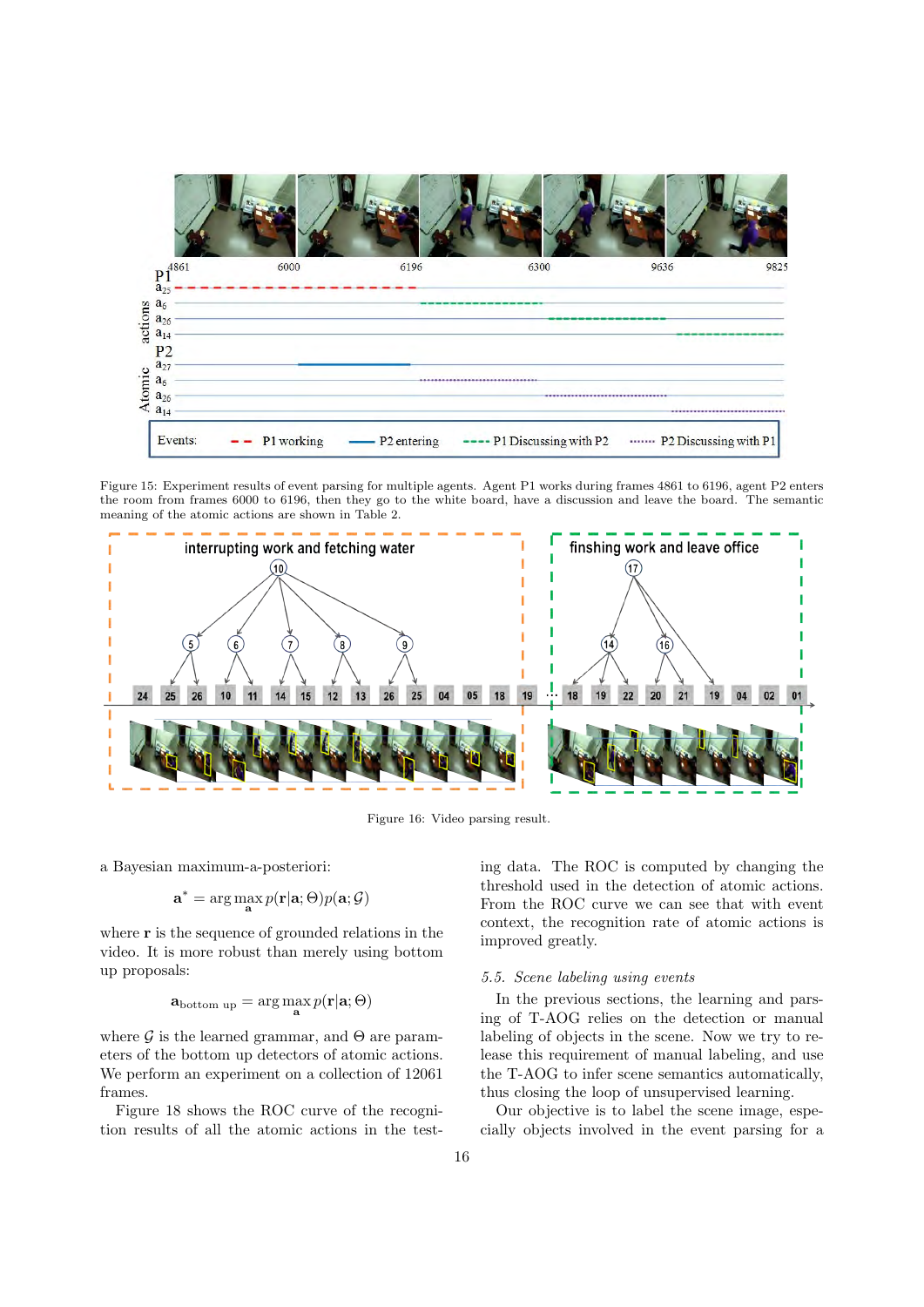

Figure 17: Experiment results of event segmentation, insertion, goal inference and intent prediction. The semantic meanings of the atomic actions in (d) are shown in Table 2.



Figure 18: The ROC curve of recognition results of atomic actions.



Figure 19: Scene labeling by parsed trajectories. (a) The trajectories of the agent's hands and feet. (b) The segmentation of objects by the trajectory "scribbles". (c) The segmentation of adjacent areas of 4 and 5. (d) The final labeling result for interesting objects.

video  $I_{\Lambda}$  in a time interval  $\Lambda = [0, T]$ . For example, a drinking action indicates the location of a cup, while a sitting function indicates a chair.

Suppose pg is an event parse graph from  $\mathbf{I}_{\Lambda}$ , and

$$
R(\text{pg}) = \{r_1, ..., r_N\}
$$

is the set of relations in pg for contextual actions involving the interactions between agent at observed position  $x_i^{\text{agt}}$ , and object at unknown position  $x_i^l$  where l is the object label:  $l \in \Omega_L$  =  $\{\text{''\text{desk}'', \text{'chair}', \text{cup}', \ldots\}. \quad \text{Thus } r_i = r_i(x_i^{\text{agt}}, x_i^l).$ This can be easily extended to multi-way relations. We denote by  $L = \{L(x), L(x) \in \Omega_L, \forall x \in$ rmimagelattice} the scene label.

The scene labeling problem is then formulated as a joint inference,

$$
(L^*, \text{pg}^*) = \arg \max p(L, \text{pg}^* | \mathbf{I}_{\Lambda})
$$

where we denote  $pg = (R, pg_-, R)$  is the alphabet of the T-AOG and pg<sup>−</sup> is the hierarchical parse graph. Or,

$$
(L^*, R^*, pg_-) = \arg \max p(L, R, pg_- | \mathbf{I}_{\Lambda})
$$
  
= 
$$
\arg \min E(L, R) + E(R, pg_-)
$$
  
+
$$
E(L) + E(pg_-)
$$

where  $E(L)$  is a smoothness prior on L.  $E(L, R)$ is the energy terms involving the set of relations R and the object label L,

$$
E(L, R) = \sum_{i=1}^{N} K(x_i^l - x_i^{\text{agt}}),
$$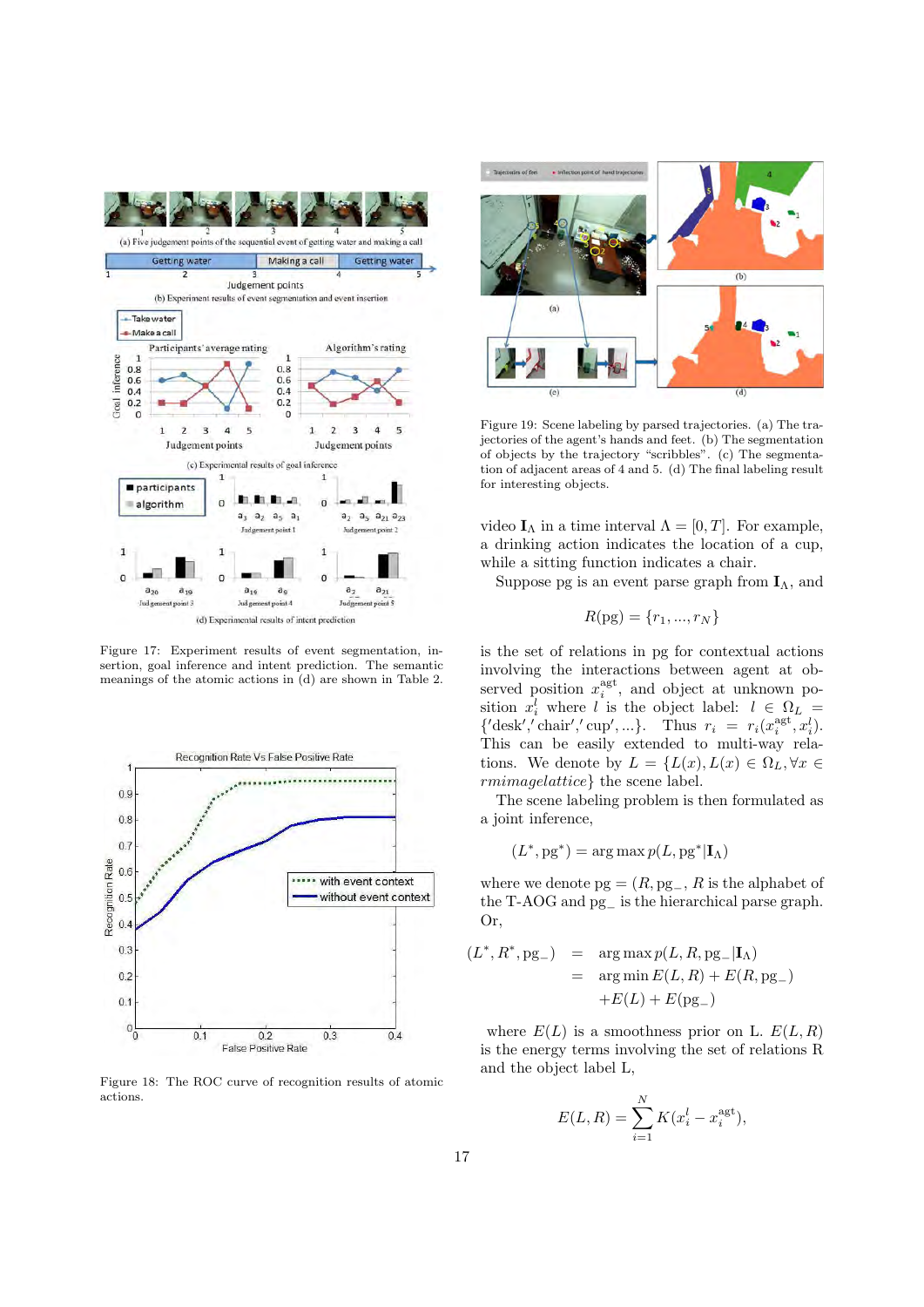with  $K()$  being a distance function, and  $x_i^l$  being the point that satisfies two conditions:

1. 
$$
x_i^l \in \Omega^l = \{x : L(x) = l\};
$$
  
2. It is close to  $x_i^{\text{agt}}$ .

So

$$
x_i^l = \arg\min_{x_i \in \Omega_l} K(x_i - x_i^{\text{agt}}).
$$

Thus the labeling component given pg or  $R(pg)$  is

$$
L^*|_{\text{pg}} = \arg\min E(L, R) + E(L).
$$

The first time is similar to the "user scribbles" in interactive segmentation and labeling [33]. Each label  $l \in \Omega_L$  has a set of scribble points  $\{x_j^l : j =$  $1, ..., n_l$ , where  $\sum_{l \in \Omega_L} n_l = N$ . The second term utilizes the "scribble" and label the whole scene based on image properties and smoothness assumptions. In Figure 19 we show an example of applying the above scene labeling inference procedure.

Figure 19 (a) shows the trajectories of the agent's hands and feet. Figure 19 (b) shows the segmentation result by the trajectories. The ground is successfully segmented by the trajectories of the feet. The keyboard, phone, microwave are segmented by concentrated trajectories of hands.

The segments 4 and 5 in Figure 19 (b) are too large to be interest objects, so we prune them.

Figure 19 (d) shows the final segmentation result of interesting objects in the scene.

# 6. Discussion and Conclusion

In summary, we propose a prototype system for event learning, which explores all activities that happen in a certain environment, and organizes them in a meaningful way by a hierarchical event dictionary and a stochastic T-AOG. The learned T-AOG can be used to parse newly observed videos to recognize events. We also show a promising application where it is used to discover scene semantics without manual labeling of the scene. We are working towards applying to more diverse data sets and obtaining richer T-AOG.

We present an algorithm for parsing video events with goal inference and intent prediction. Our experiments results show that events, including those involving multi-agents and those happening concurrently can be recognized accurately, and the ambiguity in the recognition of atomic actions can be reduced largely using hierarchical event contexts.

Future work. The objects of interest in the scene are detected semi-automatically at present. The event context provides a lot of information of the objects involved in the event, and can be utilized to detect and recognize objects. We are actively pursuing further progress in the following aspects:

- Using kinect data to better define agent poses in the 3D setting.
- Clustering more specific actions. An action can be defined as a set of typical configurations, each specified by a number of spatial interactions between agent and environment. E.g. a sitting pose can be specified by interactions between person's body and chair, hand and keyboard, body and desk etc.
- Using n-nary relations to handle group activities.

# Acknowledgement

This work is done when Dr. Mingtao Pei is a research fellow at UCLA. We thank the support of NSF grant IIS-1018751, ONR MURI grant N00014- 10-1-0933 and DARPA MSEE project FA 8650-11- 1-7149 at UCLA. The first author author thanks the support of NSF of China grant 90920009.

# References

- [1] G. Csibra, G. Gergely, Obsessed with goals: Functions and mechanisms of teleological interpretation of actions in humans, Acta Psychologica (2007) 60–78.
- [2] C. L.Baker, R. Saxe, J. B.Tenenbaum, Action understanding as inverse planning, Cognitions (2009) 329– 349.
- [3] H. Chen, Z. J. Xu, Z. Q. Liu, S.-C. Zhu, Composite templates for cloth modeling and sketching, in: CVPR, 2006.
- [4] S.-C. Zhu, D. Mumford, A stochastic grammar of images, Foundat. Trends Comput graphics Vision 2 (2007) 259–362.
- [5] A. Gupta, P. Srinivasan, J. Shi, L. S. Davis, Learning a visually grounded storyline model from annotated videos, in: CVPR, 2009.
- [6] J. C. Earley, An efficient context-free parsing algorithm, Ph.D. thesis, Carnegie Mellon Univ. (1968).
- [7] F. Han, S.-C. Zhu, Bottom-up/top-down image parsing with attribute grammar, PAMI 31 (1) (2009) 59–73.
- [8] M. Brand, N. Oliver, A. Pentland, Coupled hidden markov models for complex action recognition, in: CVPR, 1997.
- [9] P. Natarajan, R. Nevatia, Coupled hidden semi markov models for activity recognition, in: IEEE Workshop on Motion and Video Computing, 2007.